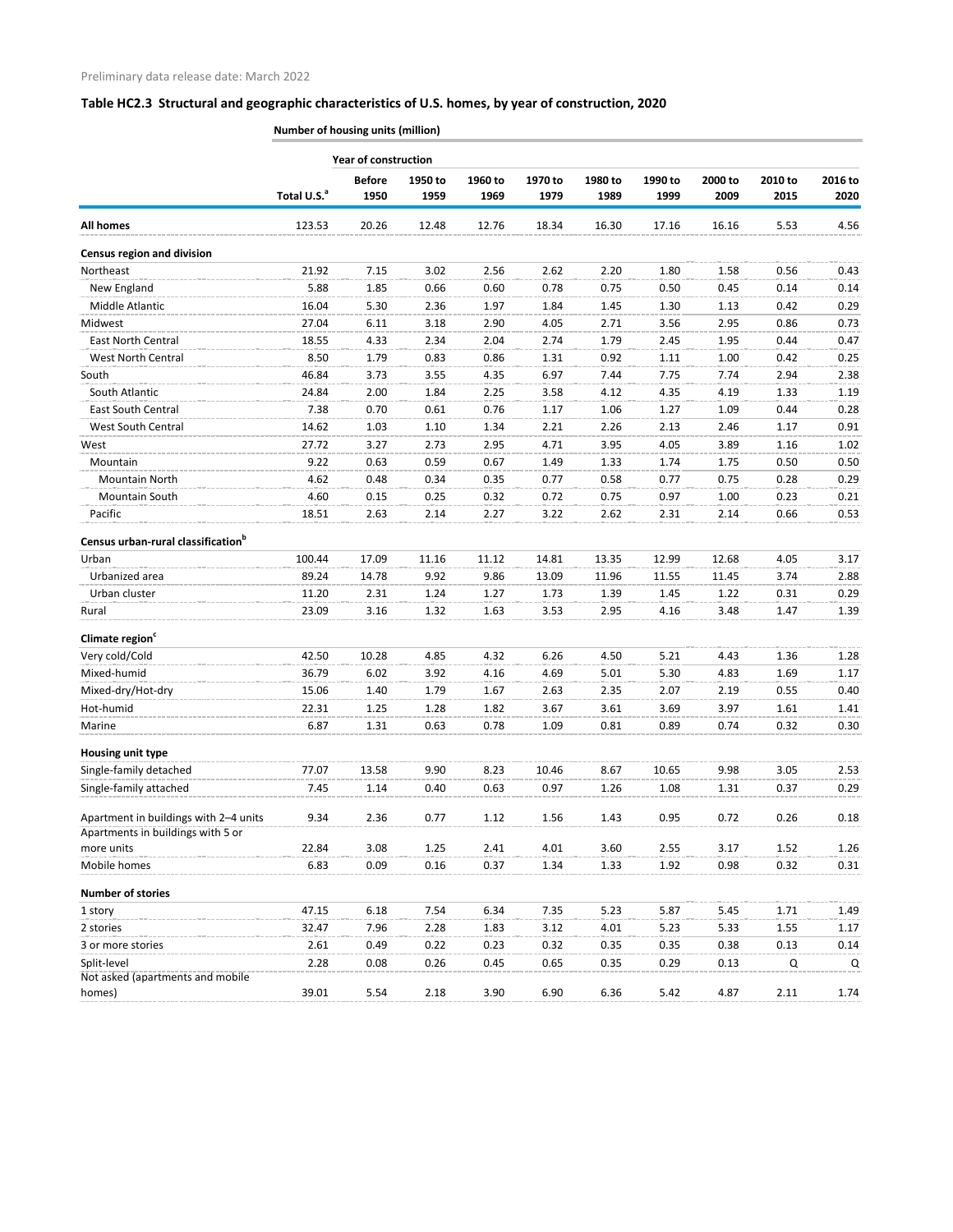**Number of housing units (million)**

|                                                             | <b>Year of construction</b> |                       |                 |                 |                 |                 |                 |                 |                 |                 |
|-------------------------------------------------------------|-----------------------------|-----------------------|-----------------|-----------------|-----------------|-----------------|-----------------|-----------------|-----------------|-----------------|
|                                                             | Total U.S. <sup>a</sup>     | <b>Before</b><br>1950 | 1950 to<br>1959 | 1960 to<br>1969 | 1970 to<br>1979 | 1980 to<br>1989 | 1990 to<br>1999 | 2000 to<br>2009 | 2010 to<br>2015 | 2016 to<br>2020 |
| <b>All homes</b>                                            | 123.53                      | 20.26                 | 12.48           | 12.76           | 18.34           | 16.30           | 17.16           | 16.16           | 5.53            | 4.56            |
| Major outside wall construction                             |                             |                       |                 |                 |                 |                 |                 |                 |                 |                 |
| Siding (aluminum, fiber cement, vinyl,                      |                             |                       |                 |                 |                 |                 |                 |                 |                 |                 |
| or steel)                                                   | 45.44                       | 7.91                  | 4.27            | 3.66            | 6.03            | 5.33            | 7.50            | 6.64            | 2.17            | 1.93            |
| <b>Brick</b>                                                | 33.37                       | 5.44                  | 3.64            | 4.76            | 5.40            | 4.33            | 3.72            | 3.56            | 1.43            | 1.09            |
| Wood                                                        | 18.80                       | 3.90                  | 1.83            | 1.91            | 2.88            | 3.45            | 2.52            | 1.47            | 0.48            | 0.36            |
| Stucco                                                      | 15.65                       | 1.62                  | 1.60            | 1.34            | 2.20            | 1.97            | 2.36            | 3.00            | 0.89            | 0.69            |
| Concrete block                                              | 6.42                        | 0.52                  | 0.70            | 0.73            | 1.33            | 0.88            | 0.67            | 1.02            | 0.27            | 0.30            |
| Shingle (composition)                                       | 1.89                        | 0.44                  | 0.25            | 0.24            | 0.27            | 0.18            | 0.20            | 0.17            | 0.10            | 0.03            |
| Stone                                                       | 1.46                        | 0.36                  | 0.14            | 0.10            | 0.13            | 0.08            | 0.13            | 0.26            | 0.16            | 0.10            |
| Some other material                                         | 0.50                        | Q                     | Q               | Q               | 0.11            | Q               | Q               | Q               | Q               | Q               |
| <b>Major roofing material</b>                               |                             |                       |                 |                 |                 |                 |                 |                 |                 |                 |
| Shingles (composition or asphalt)                           | 76.03                       | 12.94                 | 8.97            | 8.21            | 10.75           | 9.16            | 10.76           | 9.66            | 3.14            | 2.45            |
| Metal                                                       | 9.69                        | 1.85                  | 0.86            | 0.86            | 1.80            | 1.49            | 1.59            | 0.83            | 0.20            | 0.21            |
| Wood shingles or shakes                                     | 5.19                        | 0.87                  | 0.71            | 0.60            | 0.74            | 0.81            | 0.56            | 0.57            | 0.21            | 0.12            |
| Ceramic or clay tiles                                       | 4.89                        | 0.56                  | 0.25            | 0.30            | 0.44            | 0.68            | 0.98            | 1.15            | 0.28            | 0.26            |
| Concrete tiles                                              | 2.14                        | 0.10                  | 0.16            | 0.10            | 0.27            | 0.32            | 0.49            | 0.50            | 0.08            | 0.13            |
| Slate or synthetic slate                                    | 1.49                        | 0.53                  | 0.11            | 0.09            | 0.14            | 0.14            | 0.16            | 0.20            | 0.06            | Q               |
| Some other material                                         | 1.26                        | 0.33                  | 0.18            | 0.19            | 0.19            | 0.09            | 0.07            | 0.09            | 0.05            | 0.07            |
| Not asked (apartments in buildings<br>with 5 or more units) | 22.84                       | 3.08                  | 1.25            | 2.41            | 4.01            | 3.60            | 2.55            | 3.17            | 1.52            | 1.26            |
| <b>Total number of rooms (excluding</b><br>bathrooms)       |                             |                       |                 |                 |                 |                 |                 |                 |                 |                 |
| 1 or 2                                                      | 4.59                        | 0.87                  | 0.40            | 0.50            | 0.62            | 0.60            | 0.56            | 0.50            | 0.32            | 0.23            |
| 3                                                           | 8.73                        | 1.53                  | 0.69            | 1.02            | 1.58            | 1.34            | 0.89            | 0.81            | 0.51            | 0.36            |
| 4                                                           | 15.95                       | 2.69                  | 1.42            | 1.72            | 2.74            | 2.56            | 1.63            | 1.86            | 0.69            | 0.64            |
| 5                                                           | 19.54                       | 3.22                  | 2.37            | 2.08            | 3.08            | 2.90            | 2.43            | 2.13            | 0.72            | 0.61            |
| 6                                                           | 22.10                       | 3.77                  | 2.75            | 2.26            | 3.29            | 2.73            | 3.25            | 2.46            | 0.89            | 0.71            |
| 7                                                           | 18.86                       | 3.10                  | 2.23            | 2.04            | 2.72            | 2.09            | 2.67            | 2.55            | 0.73            | 0.71            |
| 8                                                           | 13.87                       | 2.07                  | 1.23            | 1.37            | 1.96            | 1.57            | 2.26            | 2.19            | 0.64            | 0.56            |
| 9 or more                                                   | 19.90                       | 3.00                  | 1.39            | 1.75            | 2.35            | 2.51            | 3.46            | 3.64            | 1.04            | 0.75            |
| <b>Number of bedrooms</b>                                   |                             |                       |                 |                 |                 |                 |                 |                 |                 |                 |
| 0                                                           | 1.82                        | 0.42                  | 0.21            | 0.26            | 0.23            | 0.20            | 0.14            | 0.22            | 0.10            | Q               |
| 1                                                           | 14.52                       | 3.05                  | 1.17            | 1.62            | 2.37            | 1.98            | 1.31            | 1.51            | 0.81            | 0.72            |
| 2                                                           | 30.67                       | 5.78                  | 2.97            | 2.94            | 4.95            | 4.93            | 3.93            | 3.16            | 1.13            | 0.88            |
| 3                                                           | 48.27                       | 7.10                  | 5.89            | 5.23            | 7.25            | 5.97            | 7.17            | 6.21            | 1.86            | 1.61            |
| 4                                                           | 22.08                       | 2.88                  | 1.84            | 2.27            | 2.90            | 2.63            | 3.58            | 3.76            | 1.23            | 0.97            |
| 5 or more                                                   | 6.16                        | 1.03                  | 0.40            | 0.45            | 0.63            | 0.58            | 1.03            | 1.31            | 0.40            | 0.34            |
| Number of other rooms (excluding                            |                             |                       |                 |                 |                 |                 |                 |                 |                 |                 |
| bathrooms)                                                  |                             |                       |                 |                 |                 |                 |                 |                 |                 |                 |
| 1                                                           | 8.41                        | 1.37                  | 0.73            | 0.83            | 1.14            | 1.12            | 1.11            | 1.00            | 0.65            | 0.48            |
| 2                                                           | 27.88                       | 4.27                  | 3.08            | 3.29            | 4.95            | 4.38            | 3.09            | 2.75            | 1.11            | 0.97            |
| 3                                                           | 32.82                       | 5.43                  | 3.71            | 3.55            | 4.90            | 4.20            | 4.29            | 4.15            | 1.42            | 1.19            |
| 4                                                           | 26.77                       | 4.77                  | 2.80            | 2.57            | 3.94            | 3.15            | 3.94            | 3.60            | 1.07            | 0.95            |
| 5 or more                                                   | 27.64                       | 4.43                  | 2.16            | 2.52            | 3.42            | 3.46            | 4.73            | 4.66            | 1.28            | 0.97            |
| <b>Number of full bathrooms</b>                             |                             |                       |                 |                 |                 |                 |                 |                 |                 |                 |
| 0                                                           | 0.15                        | Q                     | Q               | Q               | Q               | Q               | Q               | Q               | Q               | Q               |
| 1                                                           | 50.32                       | 12.88                 | 7.54            | 6.71            | 8.19            | 5.95            | 3.74            | 3.07            | 1.29            | 0.95            |
| 2                                                           | 56.85                       | 5.91                  | 4.06            | 4.92            | 8.61            | 8.47            | 10.33           | 9.18            | 2.91            | 2.46            |
| 3 or more                                                   | 16.21                       | 1.44                  | 0.87            | 1.11            | 1.52            | 1.84            | 3.07            | 3.91            | 1.32            | 1.13            |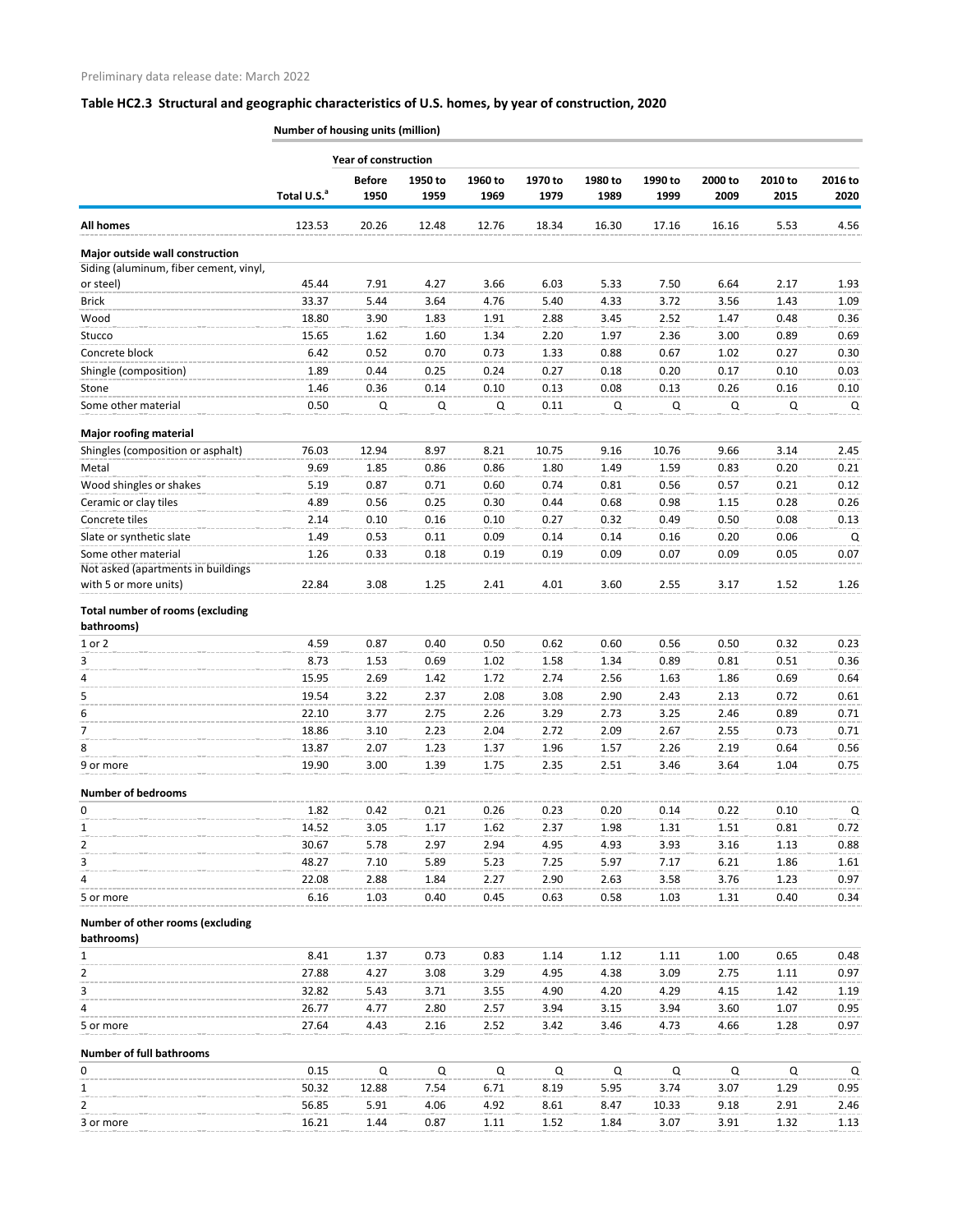|                                         |                         | <b>Year of construction</b> |                 |                 |                 |                 |                 |                 |                 |                 |
|-----------------------------------------|-------------------------|-----------------------------|-----------------|-----------------|-----------------|-----------------|-----------------|-----------------|-----------------|-----------------|
|                                         | Total U.S. <sup>a</sup> | <b>Before</b><br>1950       | 1950 to<br>1959 | 1960 to<br>1969 | 1970 to<br>1979 | 1980 to<br>1989 | 1990 to<br>1999 | 2000 to<br>2009 | 2010 to<br>2015 | 2016 to<br>2020 |
| <b>All homes</b>                        | 123.53                  | 20.26                       | 12.48           | 12.76           | 18.34           | 16.30           | 17.16           | 16.16           | 5.53            | 4.56            |
| <b>Number of half bathrooms</b>         |                         |                             |                 |                 |                 |                 |                 |                 |                 |                 |
| 0                                       | 86.83                   | 15.41                       | 9.42            | 9.37            | 13.14           | 11.30           | 10.94           | 10.41           | 3.75            | 3.09            |
| 1                                       | 33.79                   | 4.43                        | 2.85            | 3.15            | 4.81            | 4.57            | 5.61            | 5.37            | 1.65            | 1.37            |
| 2 or more                               | 2.91                    | 0.42                        | 0.21            | 0.24            | 0.39            | 0.43            | 0.61            | 0.38            | 0.13            | 0.10            |
| <b>Basement</b>                         |                         |                             |                 |                 |                 |                 |                 |                 |                 |                 |
| Yes                                     | 36.83                   | 9.97                        | 5.12            | 3.86            | 4.40            | 3.46            | 4.51            | 3.80            | 1.02            | 0.68            |
| Finished basement                       | 21.71                   | 3.88                        | 2.97            | 2.65            | 3.11            | 2.43            | 3.08            | 2.57            | 0.66            | 0.37            |
| Unfinished basement                     | 15.12                   | 6.10                        | 2.15            | 1.21            | 1.29            | 1.03            | 1.43            | 1.24            | 0.36            | 0.31            |
| No                                      | 47.68                   | 4.75                        | 5.18            | 5.00            | 7.04            | 6.48            | 7.23            | 7.48            | 2.40            | 2.14            |
| Not asked (apartments and mobile        |                         |                             |                 |                 |                 |                 |                 |                 |                 |                 |
| homes)                                  | 39.01                   | 5.54                        | 2.18            | 3.90            | 6.90            | 6.36            | 5.42            | 4.87            | 2.11            | 1.74            |
| Attic                                   |                         |                             |                 |                 |                 |                 |                 |                 |                 |                 |
| Yes                                     | 56.50                   | 10.11                       | 6.30            | 5.54            | 7.29            | 6.60            | 8.10            | 8.16            | 2.47            | 1.93            |
| Finished attic                          | 7.68                    | 2.30                        | 0.97            | 0.60            | 0.72            | 0.92            | 0.76            | 0.94            | 0.21            | 0.25            |
| Unfinished attic                        | 48.83                   | 7.81                        | 5.33            | 4.95            | 6.56            | 5.68            | 7.34            | 7.23            | 2.25            | 1.68            |
| No                                      | 28.01                   | 4.61                        | 4.00            | 3.31            | 4.15            | 3.34            | 3.63            | 3.13            | 0.95            | 0.89            |
| Not asked (apartments and mobile        |                         |                             |                 |                 |                 |                 |                 |                 |                 |                 |
| homes)                                  | 39.01                   | 5.54                        | 2.18            | 3.90            | 6.90            | 6.36            | 5.42            | 4.87            | 2.11            | 1.74            |
| <b>Attached garage</b>                  |                         |                             |                 |                 |                 |                 |                 |                 |                 |                 |
| Yes                                     | 51.79                   | 3.05                        | 4.83            | 5.08            | 7.51            | 6.83            | 9.43            | 9.61            | 2.91            | 2.55            |
| 1-car garage                            | 11.27                   | 1.73                        | 2.54            | 1.80            | 1.58            | 1.33            | 0.88            | 0.94            | 0.28            | 0.20            |
| 2-car garage                            | 34.18                   | 1.22                        | 2.13            | 3.12            | 5.63            | 4.87            | 7.09            | 6.55            | 1.92            | 1.66            |
| 3 or more car garage                    | 6.34                    | 0.10                        | 0.16            | 0.15            | 0.30            | 0.63            | 1.45            | 2.13            | 0.71            | 0.70            |
| No.<br>Not asked (apartments and mobile | 32.72                   | 11.67                       | 5.47            | 3.78            | 3.93            | 3.10            | 2.31            | 1.68            | 0.51            | 0.27            |
| homes)                                  | 39.01                   | 5.54                        | 2.18            | 3.90            | 6.90            | 6.36            | 5.42            | 4.87            | 2.11            | 1.74            |
| <b>Adequacy of insulation</b>           |                         |                             |                 |                 |                 |                 |                 |                 |                 |                 |
| Well insulated                          | 34.34                   | 3.25                        | 2.49            | 2.54            | 4.28            | 4.45            | 5.37            | 6.34            | 2.82            | 2.80            |
| Adequately insulated                    | 64.27                   | 9.82                        | 6.30            | 7.04            | 10.10           | 9.08            | 9.68            | 8.41            | 2.32            | 1.53            |
| Poorly insulated                        | 21.29                   | 5.86                        | 3.07            | 2.84            | 3.35            | 2.52            | 1.92            | 1.26            | 0.28            | 0.18            |
| Not insulated                           | 3.63                    | 1.33                        | 0.62            | 0.33            | 0.60            | 0.24            | 0.18            | 0.15            | 0.11            | $\mathsf Q$     |
|                                         |                         |                             |                 |                 |                 |                 |                 |                 |                 |                 |
| Home is too drafty during the winter    |                         |                             |                 |                 |                 |                 |                 |                 |                 |                 |
| Never                                   | 55.37                   | 5.97                        | 4.66            | 5.34            | 7.94            | 7.66            | 8.43            | 8.89            | 3.40            | 3.07            |
| Some of the time                        | 52.63                   | 10.33                       | 5.81            | 5.59            | 7.90            | 6.87            | 7.17            | 5.89            | 1.83            | 1.25            |
| Most of the time                        | 10.39                   | 2.52                        | 1.33            | 1.27            | 1.58            | 1.22            | 1.06            | 0.99            | 0.25            | 0.16            |
| All of the time                         | 5.14                    | 1.43                        | 0.68            | 0.57            | 0.91            | 0.54            | 0.50            | 0.39            | Q               | 0.08            |
| Any ceilings higher than 8 feet         |                         |                             |                 |                 |                 |                 |                 |                 |                 |                 |
| Yes                                     | 55.18                   | 9.36                        | 3.15            | 2.87            | 5.55            | 6.97            | 9.59            | 10.69           | 3.77            | 3.24            |
| No                                      | 61.52                   | 10.81                       | 9.16            | 9.52            | 11.46           | 8.00            | 5.65            | 4.49            | 1.44            | 1.01            |
| Not asked (mobile homes)                | 6.83                    | 0.09                        | 0.16            | 0.37            | 1.34            | 1.33            | 1.92            | 0.98            | 0.32            | 0.31            |
| <b>Number of windows</b>                |                         |                             |                 |                 |                 |                 |                 |                 |                 |                 |
| $1$ to $2$                              | 6.95                    | 0.53                        | 0.25            | 0.65            | 1.35            | 1.52            | 0.88            | 1.00            | 0.36            | 0.41            |
| $3$ to $5$                              | 18.15                   | 1.66                        | 0.92            | 2.00            | 3.44            | 3.30            | 2.60            | 2.43            | 1.00            | 0.80            |
| 6 to 9                                  | 29.35                   | 3.85                        | 3.04            | 3.13            | 5.09            | 4.48            | 3.88            | 3.56            | 1.32            | 0.99            |
| 10 to 15                                | 38.42                   | 6.76                        | 5.28            | 4.59            | 5.52            | 4.03            | 5.08            | 4.52            | 1.48            | 1.17            |
| 16 to 19                                | 13.61                   | 3.12                        | 1.65            | 1.20            | 1.49            | 1.31            | 1.93            | 1.84            | 0.55            | 0.52            |
| 20 to 29                                | 12.43                   | 3.08                        | 1.11            | 0.96            | 1.19            | 1.26            | 1.89            | 1.87            | 0.59            | 0.48            |
| 30 or more                              | 4.62                    | 1.26                        | 0.23            | 0.22            | 0.26            | 0.40            | 0.89            | 0.94            | 0.23            | 0.19            |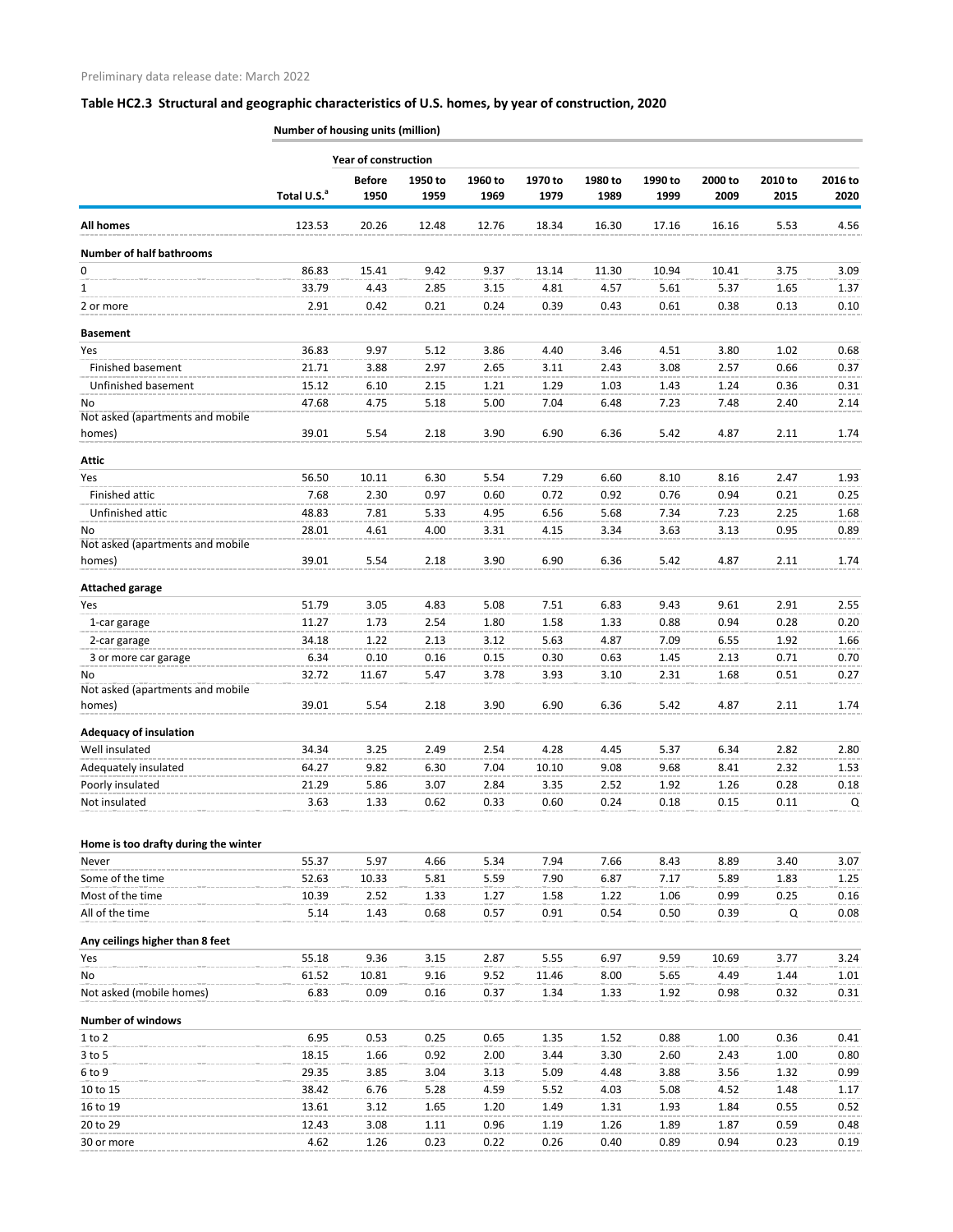|                                                                    | <b>Number of housing units (million)</b> |                             |         |         |         |         |         |         |         |         |
|--------------------------------------------------------------------|------------------------------------------|-----------------------------|---------|---------|---------|---------|---------|---------|---------|---------|
|                                                                    |                                          | <b>Year of construction</b> |         |         |         |         |         |         |         |         |
|                                                                    |                                          | <b>Before</b>               | 1950 to | 1960 to | 1970 to | 1980 to | 1990 to | 2000 to | 2010 to | 2016 to |
|                                                                    | Total U.S. <sup>a</sup>                  | 1950                        | 1959    | 1969    | 1979    | 1989    | 1999    | 2009    | 2015    | 2020    |
| <b>All homes</b>                                                   | 123.53                                   | 20.26                       | 12.48   | 12.76   | 18.34   | 16.30   | 17.16   | 16.16   | 5.53    | 4.56    |
| Type of glass in windows                                           |                                          |                             |         |         |         |         |         |         |         |         |
| Single-pane glass                                                  | 43.51                                    | 8.70                        | 4.93    | 4.90    | 7.31    | 6.09    | 5.52    | 3.97    | 1.24    | 0.86    |
| Double-pane glass                                                  | 77.95                                    | 11.29                       | 7.38    | 7.60    | 10.75   | 9.91    | 11.29   | 11.96   | 4.20    | 3.57    |
| Triple-pane glass                                                  | 2.07                                     | 0.26                        | 0.17    | 0.26    | 0.28    | 0.30    | 0.34    | 0.24    | 0.09    | 0.13    |
| <b>Window frame material</b>                                       |                                          |                             |         |         |         |         |         |         |         |         |
| Metal (aluminum)                                                   | 47.40                                    | 4.60                        | 3.59    | 5.01    | 7.80    | 7.76    | 7.04    | 7.50    | 2.67    | 1.43    |
| Wood                                                               | 40.31                                    | 9.86                        | 4.95    | 4.25    | 5.41    | 4.47    | 5.58    | 4.00    | 0.96    | 0.83    |
| Vinyl                                                              | 31.85                                    | 5.31                        | 3.51    | 3.19    | 4.60    | 3.54    | 3.99    | 4.07    | 1.65    | 1.98    |
| Fiberglass                                                         | 1.72                                     | 0.22                        | 0.20    | 0.11    | 0.19    | 0.23    | 0.23    | 0.25    | 0.14    | 0.15    |
| Composite                                                          | 2.25                                     | 0.27                        | 0.24    | 0.20    | 0.34    | 0.29    | 0.31    | 0.34    | 0.10    | 0.17    |
| Number of sliding glass or French<br>doors                         |                                          |                             |         |         |         |         |         |         |         |         |
| 0                                                                  | 60.38                                    | 15.02                       | 7.82    | 6.18    | 7.57    | 6.44    | 6.65    | 6.17    | 2.66    | 1.86    |
| 1                                                                  | 39.81                                    | 3.33                        | 2.99    | 4.36    | 6.63    | 5.93    | 6.38    | 6.42    | 1.97    | 1.80    |
| 2                                                                  | 15.19                                    | 1.23                        | 0.99    | 1.38    | 2.60    | 2.62    | 2.63    | 2.39    | 0.69    | 0.65    |
| 3 or more                                                          | 8.16                                     | 0.68                        | 0.68    | 0.83    | 1.54    | 1.30    | 1.49    | 1.18    | 0.20    | 0.25    |
| Electricity meter is a smart meter                                 |                                          |                             |         |         |         |         |         |         |         |         |
| Yes                                                                | 34.30                                    | 5.63                        | 3.66    | 3.68    | 4.95    | 4.24    | 5.10    | 4.51    | 1.31    | 1.21    |
| No                                                                 | 36.81                                    | 6.18                        | 3.94    | 3.73    | 5.60    | 4.80    | 5.16    | 4.84    | 1.52    | 1.05    |
| Don't know                                                         | 52.42                                    | 8.45                        | 4.88    | 5.35    | 7.79    | 7.26    | 6.90    | 6.81    | 2.70    | 2.29    |
| Park a car within 20 feet of electrical<br>outlet                  |                                          |                             |         |         |         |         |         |         |         |         |
| Yes                                                                | 67.83                                    | 9.48                        | 6.87    | 6.68    | 9.51    | 8.48    | 10.86   | 10.04   | 3.18    | 2.74    |
| No                                                                 | 32.87                                    | 7.70                        | 4.37    | 3.67    | 4.82    | 4.23    | 3.74    | 2.94    | 0.83    | 0.56    |
| Not asked (apartments in buildings                                 |                                          |                             |         |         |         |         |         |         |         |         |
| with 5 or more units)                                              | 22.84                                    | 3.08                        | 1.25    | 2.41    | 4.01    | 3.60    | 2.55    | 3.17    | 1.52    | 1.26    |
| Own or lease an all-electric or plug-in<br>hybrid electric vehicle |                                          |                             |         |         |         |         |         |         |         |         |
| Yes                                                                | 1.82                                     | 0.30                        | 0.18    | 0.15    | 0.25    | 0.14    | 0.23    | 0.33    | 0.11    | 0.12    |
| Charge at home                                                     | 1.39                                     | 0.21                        | 0.15    | 0.12    | 0.15    | 0.14    | 0.20    | 0.25    | 0.08    | 0.10    |
| No                                                                 | 121.71                                   | 19.96                       | 12.30   | 12.61   | 18.09   | 16.15   | 16.92   | 15.83   | 5.41    | 4.43    |
| Natural gas available in neighborhood                              |                                          |                             |         |         |         |         |         |         |         |         |
| Yes                                                                | 84.52                                    | 16.50                       | 10.28   | 9.91    | 12.18   | 9.79    | 10.35   | 9.71    | 3.34    | 2.46    |
| Uses natural gas                                                   | 69.49                                    | 14.60                       | 8.69    | 8.25    | 9.09    | 7.43    | 8.58    | 8.07    | 2.66    | 2.13    |
| Does not use natural gas                                           | 15.03                                    | 1.90                        | 1.59    | 1.66    | 3.10    | 2.36    | 1.77    | 1.63    | 0.68    | 0.33    |
| No                                                                 | 39.01                                    | 3.76                        | 2.20    | 2.84    | 6.16    | 6.51    | 6.81    | 6.45    | 2.19    | 2.09    |
| <b>Distributed solar generation</b>                                |                                          |                             |         |         |         |         |         |         |         |         |
| Yes                                                                | 3.37                                     | 0.42                        | 0.36    | 0.30    | 0.41    | 0.52    | 0.39    | 0.61    | 0.19    | 0.16    |
| No                                                                 | 87.98                                    | 14.40                       | 10.10   | 8.93    | 12.37   | 10.75   | 13.26   | 11.66   | 3.55    | 2.97    |
| Not asked (apartments)                                             | 32.18                                    | 5.44                        | 2.01    | 3.53    | 5.56    | 5.03    | 3.50    | 3.89    | 1.78    | 1.43    |
|                                                                    |                                          |                             |         |         |         |         |         |         |         |         |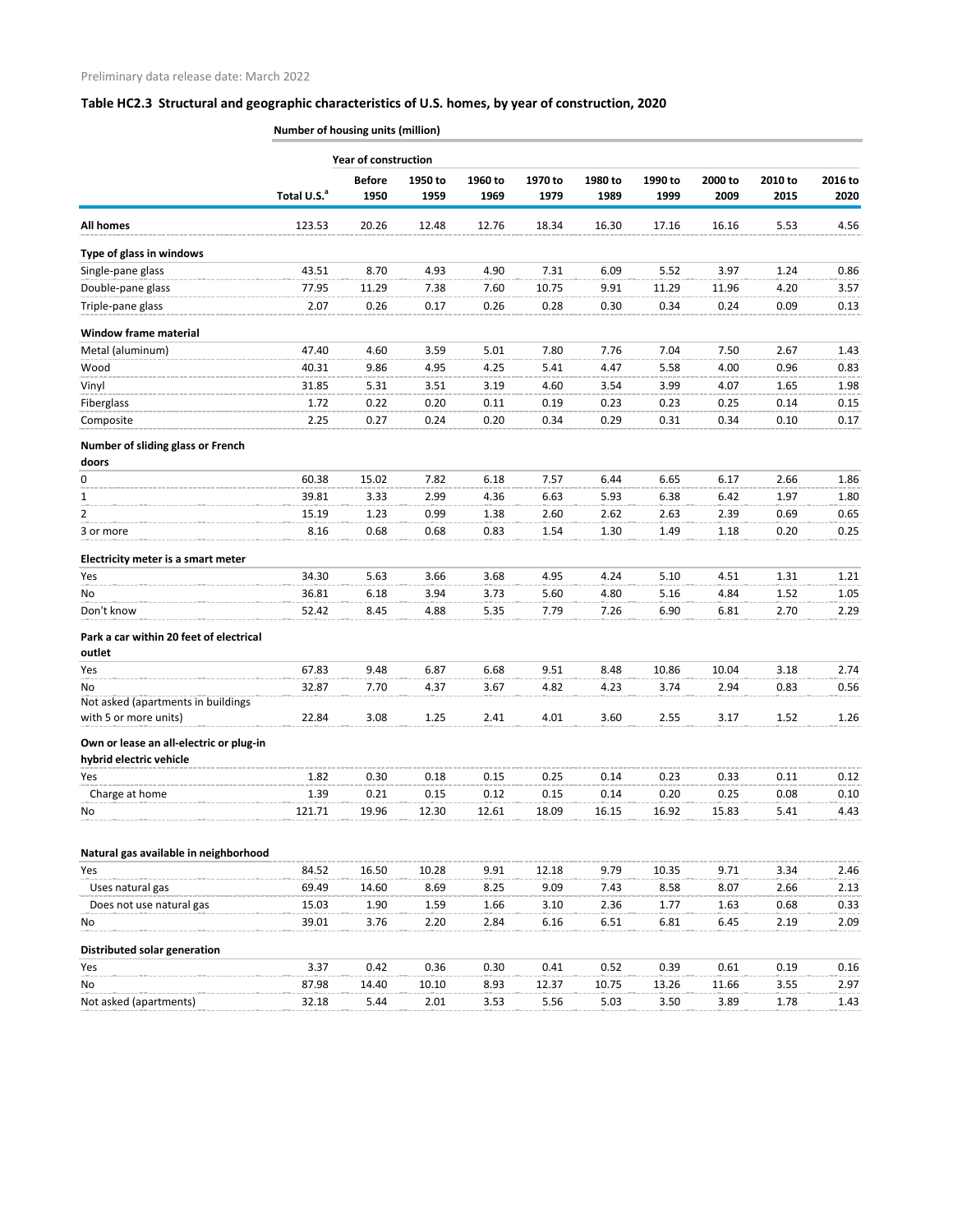**Number of housing units (million)**

|                                                               | <b>Year of construction</b> |               |              |              |              |              |              |              |                                                                                                                                                                                                                                                            |           |
|---------------------------------------------------------------|-----------------------------|---------------|--------------|--------------|--------------|--------------|--------------|--------------|------------------------------------------------------------------------------------------------------------------------------------------------------------------------------------------------------------------------------------------------------------|-----------|
|                                                               |                             | <b>Before</b> | 1950 to      | 1960 to      | 1970 to      | 1980 to      | 1990 to      | 2000 to      | 2010 to                                                                                                                                                                                                                                                    | 2016 to   |
|                                                               | Total U.S. <sup>a</sup>     | 1950          | 1959         | 1969         | 1979         | 1989         | 1999         | 2009         | 2015<br>5.53<br>1.00<br>0.84<br>Q<br>0.13<br>N<br>4.53<br>0.83<br>4.70<br>0.36<br>3.39<br>1.78<br>Q<br>0.23<br>0.08<br>3.39<br>1.78<br>0.17<br>0.08<br>0.07<br>Q<br>Q<br>0.18<br>3.39<br>1.78<br>0.54<br>4.98<br>0.35<br>Q<br>0.14<br>4.98<br>0.22<br>0.08 | 2020      |
| <b>All homes</b>                                              | 123.53                      | 20.26         | 12.48        | 12.76        | 18.34        | 16.30        | 17.16        | 16.16        |                                                                                                                                                                                                                                                            | 4.56      |
| <b>Experienced power outage lasting</b><br>more than 24 hours |                             |               |              |              |              |              |              |              |                                                                                                                                                                                                                                                            |           |
| Yes                                                           | 22.72                       | 3.60          | 2.47         | 2.54         | 3.54         | 3.32         | 3.06         | 2.50         |                                                                                                                                                                                                                                                            | 0.69      |
|                                                               |                             |               |              |              |              |              |              |              |                                                                                                                                                                                                                                                            |           |
| Natural disaster or weather<br>event                          | 19.00                       | 2.99          | 2.09         | 2.18         | 2.95         | 2.67         | 2.59         | 2.13         |                                                                                                                                                                                                                                                            | 0.56      |
| Unable to pay electric bill                                   | 0.25                        | Q             | Q            | Q            | Q            | Q            | Q            | Q            |                                                                                                                                                                                                                                                            | Q         |
| Utility had planned or unplanned<br>blackout                  | 3.08                        | 0.41          | 0.32         | 0.29         | 0.50         | 0.57         | 0.42         | 0.33         |                                                                                                                                                                                                                                                            | 0.11      |
| Other reason for outage                                       | 0.39                        | 0.14          | Q            | Q            | Q            | Q            | Q            | Q            |                                                                                                                                                                                                                                                            | Q         |
| No                                                            | 100.81                      | 16.66         | 10.01        | 10.22        | 14.80        | 12.98        | 14.10        | 13.66        |                                                                                                                                                                                                                                                            | 3.86      |
|                                                               |                             |               |              |              |              |              |              |              |                                                                                                                                                                                                                                                            |           |
| Back-up generator in home                                     |                             |               |              |              |              |              |              |              |                                                                                                                                                                                                                                                            |           |
| Yes                                                           | 17.66                       | 2.54          | 1.59         | 1.93         | 2.53         | 2.37         | 2.71         | 2.41         |                                                                                                                                                                                                                                                            | 0.76      |
| No                                                            | 105.87                      | 17.71         | 10.89        | 10.83        | 15.81        | 13.93        | 14.45        | 13.75        |                                                                                                                                                                                                                                                            | 3.79      |
| <b>Swimming pool</b>                                          |                             |               |              |              |              |              |              |              |                                                                                                                                                                                                                                                            |           |
| Yes                                                           | 8.52                        | 0.74          | 0.74         | 0.75         | 1.34         | 1.33         | 1.67         | 1.36         |                                                                                                                                                                                                                                                            | 0.23      |
| No                                                            | 82.83                       | 14.08         | 9.72         | 8.48         | 11.44        | 9.94         | 11.98        | 10.91        |                                                                                                                                                                                                                                                            | 2.89      |
| Not asked (apartments)                                        | 32.18                       | 5.44          | 2.01         | 3.53         | 5.56         | 5.03         | 3.50         | 3.89         |                                                                                                                                                                                                                                                            | 1.43      |
|                                                               |                             |               |              |              |              |              |              |              |                                                                                                                                                                                                                                                            |           |
| Months swimming pool is used                                  |                             |               |              |              |              |              |              |              |                                                                                                                                                                                                                                                            |           |
| $0$ to $3$<br>4 to 7                                          | 1.90                        | 0.24          | 0.24<br>0.44 | 0.23<br>0.41 | 0.36<br>0.79 | 0.26         | 0.29         | 0.21         |                                                                                                                                                                                                                                                            | Q<br>0.16 |
| 8 to 12                                                       | 5.08<br>1.54                | 0.43<br>Q     | Q            | 0.10         | 0.19         | 0.80<br>0.27 | 1.02<br>0.36 | 0.81<br>0.33 |                                                                                                                                                                                                                                                            |           |
| No swimming pool                                              | 82.83                       | 14.08         | 9.72         | 8.48         | 11.44        | 9.94         | 11.98        | 10.91        |                                                                                                                                                                                                                                                            | Q<br>2.89 |
| Not asked (apartments)                                        | 32.18                       | 5.44          | 2.01         | 3.53         | 5.56         | 5.03         | 3.50         | 3.89         |                                                                                                                                                                                                                                                            | 1.43      |
|                                                               |                             |               |              |              |              |              |              |              |                                                                                                                                                                                                                                                            |           |
| Heated swimming pool and fuel                                 |                             |               |              |              |              |              |              |              |                                                                                                                                                                                                                                                            |           |
| Heated swimming pool                                          | 2.89                        | 0.20          | 0.17         | 0.23         | 0.27         | 0.50         | 0.63         | 0.57         |                                                                                                                                                                                                                                                            | 0.14      |
| Electricity                                                   | 0.85                        | Q             | Q            | Q            | Q            | 0.18         | 0.21         | 0.17         |                                                                                                                                                                                                                                                            | Q         |
| Natural gas                                                   | 1.32                        | 0.12          | 0.08         | 0.13         | 0.12         | 0.16         | 0.27         | 0.27         |                                                                                                                                                                                                                                                            | 0.10      |
| Propane                                                       | 0.29                        | Q             | Q            | Q            | Q            | Q            | 0.09         | Q            |                                                                                                                                                                                                                                                            | Q         |
| Some other fuel                                               | 0.42                        | $\mathsf Q$   | Q            | Q            | Q            | 0.12         | 0.07         | Q            |                                                                                                                                                                                                                                                            | Q         |
| Unheated swimming pool                                        | 5.63                        | 0.54          | 0.57         | 0.52         | 1.07         | 0.83         | 1.04         | 0.79         |                                                                                                                                                                                                                                                            | 0.09      |
| No swimming pool                                              | 82.83                       | 14.08         | 9.72         | 8.48         | 11.44        | 9.94         | 11.98        | 10.91        |                                                                                                                                                                                                                                                            | 2.89      |
| Not asked (apartments)                                        | 32.18                       | 5.44          | 2.01         | 3.53         | 5.56         | 5.03         | 3.50         | 3.89         |                                                                                                                                                                                                                                                            | 1.43      |
| Hot tub                                                       |                             |               |              |              |              |              |              |              |                                                                                                                                                                                                                                                            |           |
| Yes                                                           | 8.84                        | 0.73          | 0.67         | 0.50         | 1.06         | 1.17         | 1.80         | 2.08         |                                                                                                                                                                                                                                                            | 0.28      |
| No                                                            | 114.69                      | 19.53         | 11.81        | 12.25        | 17.28        | 15.13        | 15.36        | 14.08        |                                                                                                                                                                                                                                                            | 4.27      |
|                                                               |                             |               |              |              |              |              |              |              |                                                                                                                                                                                                                                                            |           |
| Months hot tub is used                                        |                             |               |              |              |              |              |              |              |                                                                                                                                                                                                                                                            |           |
| $0$ to $3$                                                    | 4.22                        | 0.34          | 0.31         | 0.20<br>0.09 | 0.44         | 0.46         | 0.82         | 1.18         |                                                                                                                                                                                                                                                            | 0.11      |
| 4 to 7<br>8 to 12                                             | 1.27<br>3.35                | 0.11<br>0.27  | 0.10<br>0.27 | 0.21         | 0.15<br>0.48 | 0.21<br>0.49 | 0.23<br>0.74 | 0.29<br>0.61 |                                                                                                                                                                                                                                                            | Q<br>0.13 |
| No hot tub                                                    | 114.69                      | 19.53         | 11.81        | 12.25        | 17.28        | 15.13        | 15.36        | 14.08        |                                                                                                                                                                                                                                                            | 4.27      |
|                                                               |                             |               |              |              |              |              |              |              |                                                                                                                                                                                                                                                            |           |
| Hot tub heating fuel                                          |                             |               |              |              |              |              |              |              |                                                                                                                                                                                                                                                            |           |
| Electricity                                                   | 4.41                        | 0.48          | 0.34         | 0.31         | 0.59         | 0.57         | 0.86         | 0.91         |                                                                                                                                                                                                                                                            | 0.12      |
| Natural gas                                                   | 1.47                        | 0.08          | 0.11         | Q            | 0.14         | 0.20         | 0.37         | 0.37         |                                                                                                                                                                                                                                                            | 0.07      |
| Some other fuel                                               | 0.36                        | Q             | Q            | Q            | Q            | Q            | 0.07         | 0.08         | Q                                                                                                                                                                                                                                                          | Q         |
| Hot tub used 0 months                                         | 2.60                        | 0.16          | 0.19         | 0.13         | 0.31         | 0.34         | 0.50         | 0.72         | 0.19                                                                                                                                                                                                                                                       | Q         |
| No hot tub                                                    | 114.69                      | 19.53         | 11.81        | 12.25        | 17.28        | 15.13        | 15.36        | 14.08        | 4.98                                                                                                                                                                                                                                                       | 4.27      |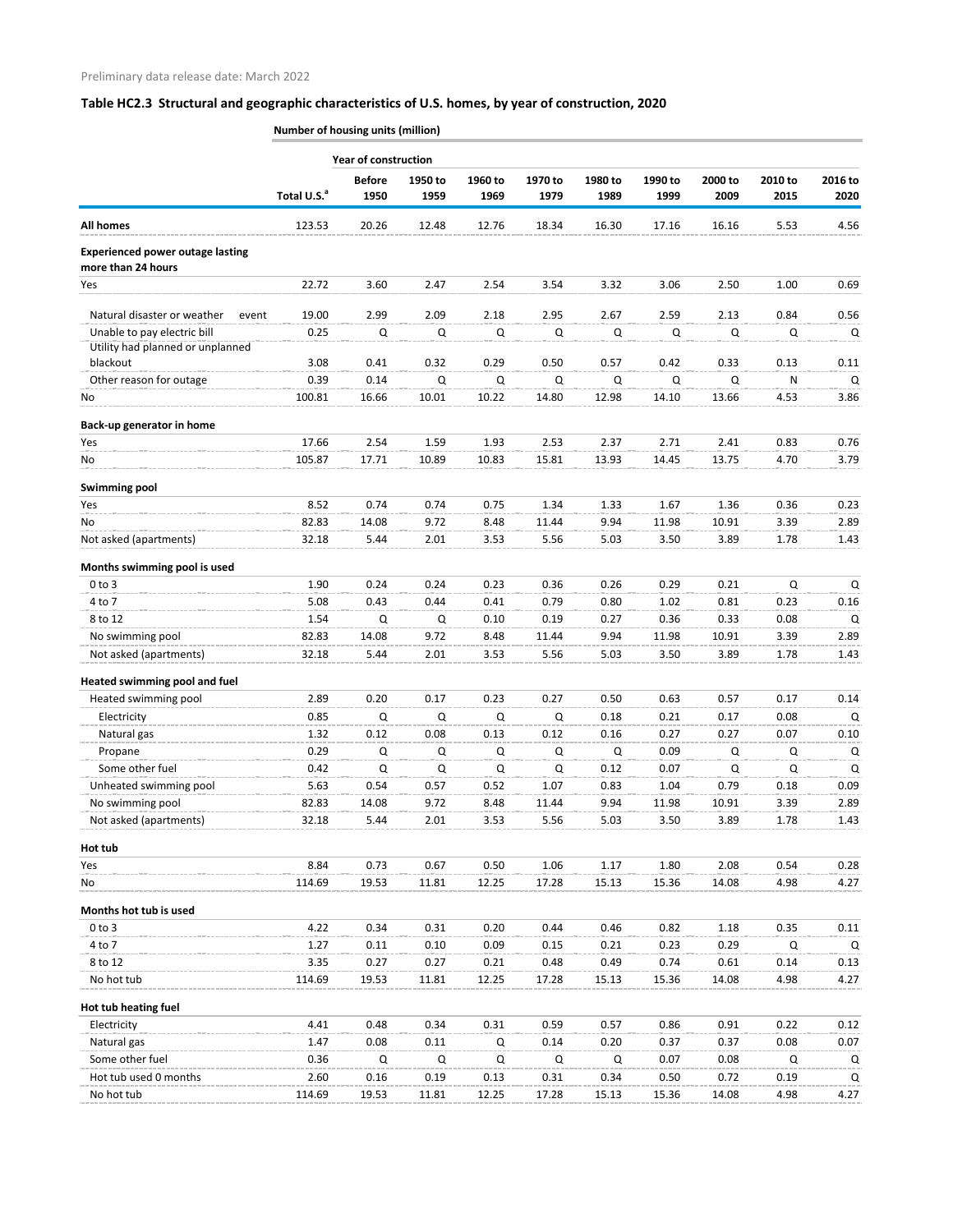|                  |                         | Number of housing units (million) |                 |                 |                 |                 |                 |                 |                 |                 |  |  |  |  |  |
|------------------|-------------------------|-----------------------------------|-----------------|-----------------|-----------------|-----------------|-----------------|-----------------|-----------------|-----------------|--|--|--|--|--|
|                  |                         | <b>Year of construction</b>       |                 |                 |                 |                 |                 |                 |                 |                 |  |  |  |  |  |
|                  | Total U.S. <sup>a</sup> | <b>Before</b><br>1950             | 1950 to<br>1959 | 1960 to<br>1969 | 1970 to<br>1979 | 1980 to<br>1989 | 1990 to<br>1999 | 2000 to<br>2009 | 2010 to<br>2015 | 2016 to<br>2020 |  |  |  |  |  |
| <b>All homes</b> | 123.53                  | 20.26                             | 12.48           | 12.76           | 18.34           | 16.30           | 17.16           | 16.16           | 5.53            | 4.56            |  |  |  |  |  |
|                  |                         |                                   |                 |                 |                 |                 |                 |                 |                 |                 |  |  |  |  |  |

Source: U.S. Energy Information Administration, Office of Energy Demand and Integrated Statistics, Form EIA-457A of the *2020 Residential Energy Consumption Survey* Notes: Because of rounding, data may not sum to totals. See RECS Terminology for definition of terms used in these tables.

<sup>a</sup> Total U.S. includes all primary occupied housing units in the 50 states and the District of Columbia. Vacant housing units, seasonal units, second homes, military houses, and group quarters are excluded.

<sup>b</sup> Housing units are classified using criteria created by the U.S. Census Bureau based on 2010 Census data. Urbanized areas are densely settled groupings of blocks or tracts with 50,000 or more people, while urban clusters have at least 2,500 but less than 50,000 people. All other areas are rural.

<sup>c</sup> The Building America program, sponsored by the U.S. Department of Energy's Office of Energy Efficiency and Renewable Energy (EERE), created these climate regions. We combined climate regions for this publication. The Subarctic region is included with data for Very-cold and Cold.

Q = Data withheld because either the relative standard error (RSE) was greater than 50% or fewer than 10 households in reporting sample.

N = No households in reporting sample.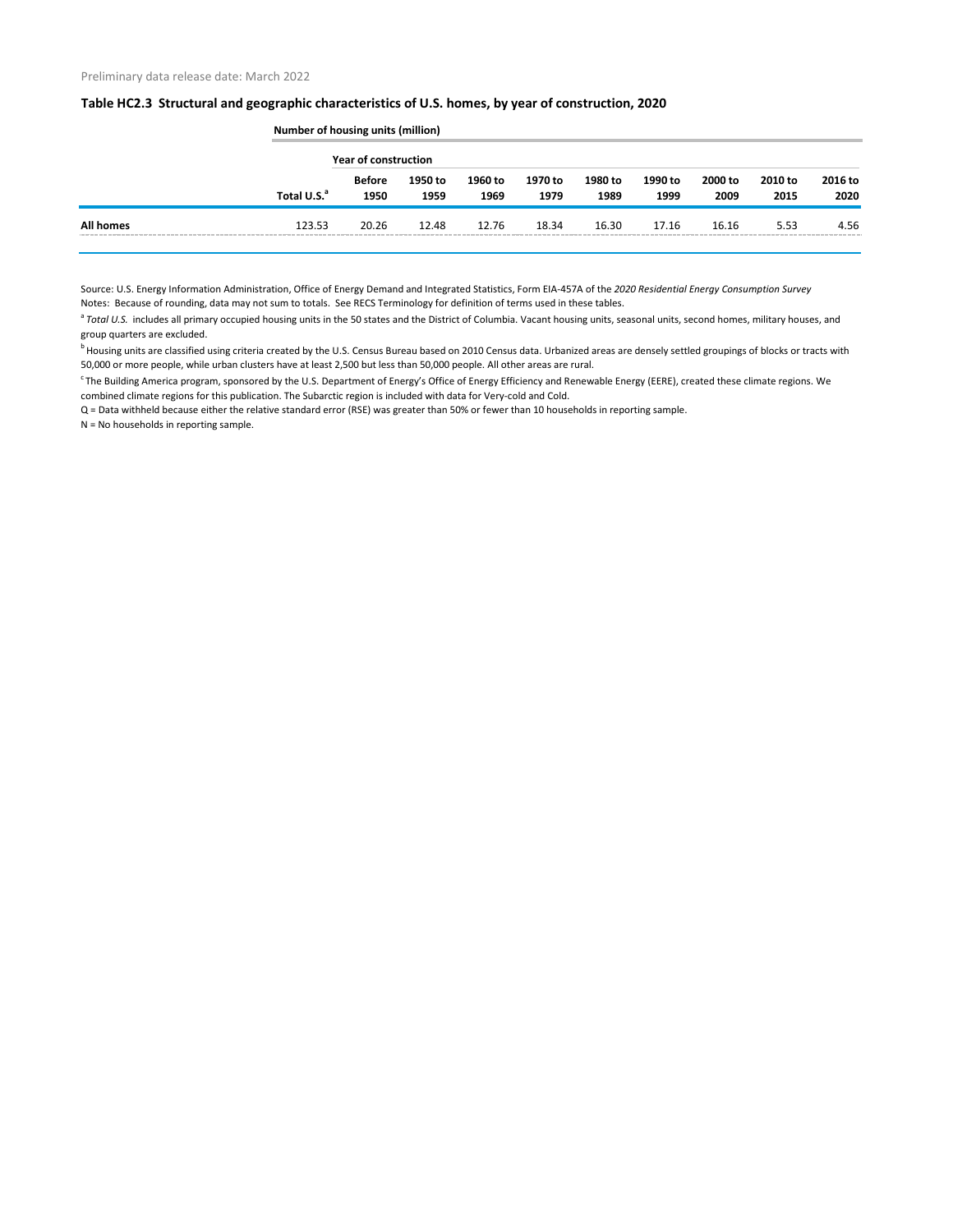|                                                 | RSEs for number of housing units |                             |                 |                 |                 |                 |                 |                 |                 |                 |
|-------------------------------------------------|----------------------------------|-----------------------------|-----------------|-----------------|-----------------|-----------------|-----------------|-----------------|-----------------|-----------------|
|                                                 |                                  | <b>Year of construction</b> |                 |                 |                 |                 |                 |                 |                 |                 |
|                                                 | Total U.S. <sup>a</sup>          | <b>Before</b><br>1950       | 1950 to<br>1959 | 1960 to<br>1969 | 1970 to<br>1979 | 1980 to<br>1989 | 1990 to<br>1999 | 2000 to<br>2009 | 2010 to<br>2015 | 2016 to<br>2020 |
| <b>All homes</b>                                | 0.00                             | 0.00                        | 0.00            | 0.00            | 0.00            | 0.00            | 0.00            | 0.00            | 2.84            | 3.44            |
| <b>Census region and division</b>               |                                  |                             |                 |                 |                 |                 |                 |                 |                 |                 |
| Northeast                                       | 0.00                             | 0.00                        | 0.00            | 0.00            | 0.00            | 0.00            | 0.00            | 0.00            | 7.00            | 9.20            |
| New England                                     | 0.00                             | 0.00                        | 0.00            | 0.00            | 0.00            | 0.00            | 0.00            | 0.00            | 11.93           | 12.13           |
| Middle Atlantic                                 | 0.00                             | 0.00                        | 0.00            | 0.00            | 0.00            | 0.00            | 0.00            | 0.00            | 8.00            | 11.67           |
| Midwest                                         | 0.00                             | 0.00                        | 0.00            | 0.00            | 0.00            | 0.00            | 0.00            | 0.00            | 5.75            | 6.83            |
| <b>East North Central</b>                       | 0.00                             | 0.00                        | 0.00            | 0.00            | 0.00            | 0.00            | 0.00            | 0.00            | 9.62            | 8.89            |
| West North Central                              | 0.00                             | 0.00                        | 0.00            | 0.00            | 0.00            | 0.00            | 0.00            | 0.00            | 6.89            | 11.60           |
| South                                           | 0.00                             | 0.00                        | 0.00            | 0.00            | 0.00            | 0.00            | 0.00            | 0.00            | 3.94            | 4.87            |
| South Atlantic                                  | 0.00                             | 0.00                        | 0.00            | 0.00            | 0.00            | 0.00            | 0.00            | 0.00            | 5.61            | 6.25            |
| <b>East South Central</b>                       | 0.00                             | 0.00                        | 0.00            | 0.00            | 0.00            | 0.00            | 0.00            | 0.00            | 9.58            | 15.34           |
| West South Central                              | 0.00                             | 0.00                        | 0.00            | 0.00            | 0.00            | 0.00            | 0.00            | 0.00            | 6.68            | 8.57            |
| West                                            | 0.00                             | 0.00                        | 0.00            | 0.00            | 0.00            | 0.00            | 0.00            | 0.00            | 5.40            | 6.14            |
| Mountain                                        | 0.00                             | 0.00                        | 0.00            | 0.00            | 0.00            | 0.00            | 0.00            | 0.00            | 8.14            | 8.26            |
| Mountain North                                  | 0.00                             | 0.00                        | 0.00            | 0.00            | 0.00            | 0.00            | 0.00            | 0.00            | 10.98           | 10.61           |
| Mountain South                                  | 0.00                             | 0.00                        | 0.00            | 0.00            | 0.00            | 0.00            | 0.00            | 0.00            | 10.09           | 10.92           |
| Pacific                                         | 0.00                             | 0.00                        | 0.00            | 0.00            | 0.00            | 0.00            | 0.00            | 0.00            | 7.21            | 9.03            |
| Census urban-rural classification <sup>b</sup>  |                                  |                             |                 |                 |                 |                 |                 |                 |                 |                 |
| Urban                                           | 0.28                             | 0.87                        | 0.86            | 0.84            | 0.90            | 1.00            | 1.32            | 0.99            | 3.62            | 4.01            |
| Urbanized area                                  | 0.42                             | 1.12                        | 1.16            | 1.27            | 1.11            | 1.33            | 1.71            | 1.33            | 4.00            | 4.39            |
| Urban cluster                                   | 2.74                             | 5.65                        | 8.57            | 6.96            | 6.22            | 8.04            | 7.26            | 7.35            | 14.24           | 14.77           |
| Rural                                           | 1.23                             | 4.72                        | 7.31            | 5.74            | 3.78            | 4.52            | 4.11            | 3.59            | 5.68            | 7.60            |
| Climate region <sup>c</sup>                     |                                  |                             |                 |                 |                 |                 |                 |                 |                 |                 |
| Very cold/Cold                                  | 0.54                             | 1.50                        | 1.62            | 1.85            | 1.72            | 1.66            | 1.98            | 1.56            | 5.30            | 5.90            |
| Mixed-humid                                     | 0.77                             | 2.88                        | 2.57            | 3.08            | 2.53            | 2.63            | 3.02            | 2.40            | 5.35            | 7.13            |
| Mixed-dry/Hot-dry                               | 1.23                             | 5.96                        | 4.28            | 5.43            | 3.98            | 4.59            | 4.39            | 3.96            | 10.95           | 10.92           |
| Hot-humid                                       | 0.69                             | 5.57                        | 6.38            | 5.63            | 2.73            | 3.07            | 2.89            | 2.83            | 5.76            | 7.54            |
| Marine                                          | 2.39                             | 6.12                        | 10.20           | 9.66            | 8.49            | 10.72           | 8.73            | 9.18            | 12.73           | 13.11           |
| Housing unit type                               |                                  |                             |                 |                 |                 |                 |                 |                 |                 |                 |
| Single-family detached                          | 0.00                             | 1.61                        | 1.78            | 2.13            | 1.62            | 1.96            | 2.24            | 1.85            | 4.44            | 4.42            |
| Single-family attached                          | 0.00                             | 9.37                        | 14.71           | 8.12            | 8.76            | 6.65            | 13.94           | 11.69           | 19.11           | 20.19           |
| Apartment in buildings with 2-4 units           | 0.00                             | 5.51                        | 11.47           | 9.03            | 8.32            | 7.86            | 12.86           | 10.93           | 20.10           | 28.25           |
| Apartments in buildings with 5 or<br>more units | 0.00                             | 5.22                        | 10.56           | 5.45            | 4.03            | 4.45            | 6.83            | 5.36            | 6.87            | 7.33            |
| Mobile homes                                    | 0.00                             | 36.55                       | 24.48           | 15.91           | 6.65            | 6.79            | 5.51            | 7.71            | 12.80           | 16.12           |
|                                                 |                                  |                             |                 |                 |                 |                 |                 |                 |                 |                 |
| <b>Number of stories</b>                        | 0.71                             | 2.59                        | 1.93            | 2.46            | 2.41            | 2.98            | 2.50            | 2.98            | 5.82            | 7.00            |
| 1 story<br>2 stories                            | 0.92                             | 2.37                        | 4.88            | 6.20            |                 |                 | 3.55            | 2.86            | 6.16            | 7.17            |
| 3 or more stories                               | 5.12                             | 12.37                       | 17.16           | 14.66           | 4.19<br>15.35   | 3.62<br>11.32   | 14.41           | 12.85           | 22.26           | 20.61           |
| Split-level                                     | 5.35                             | 29.63                       | 18.00           | 11.66           | 10.14           | 14.17           | 15.91           | 21.17           | 47.01           | 38.44           |
| Not asked (apartments and mobile                |                                  |                             |                 |                 |                 |                 |                 |                 |                 |                 |
| homes)                                          | 0.00                             | 4.10                        | 7.28            | 4.49            | 2.76            | 2.93            | 4.18            | 3.74            | 5.84            | 7.47            |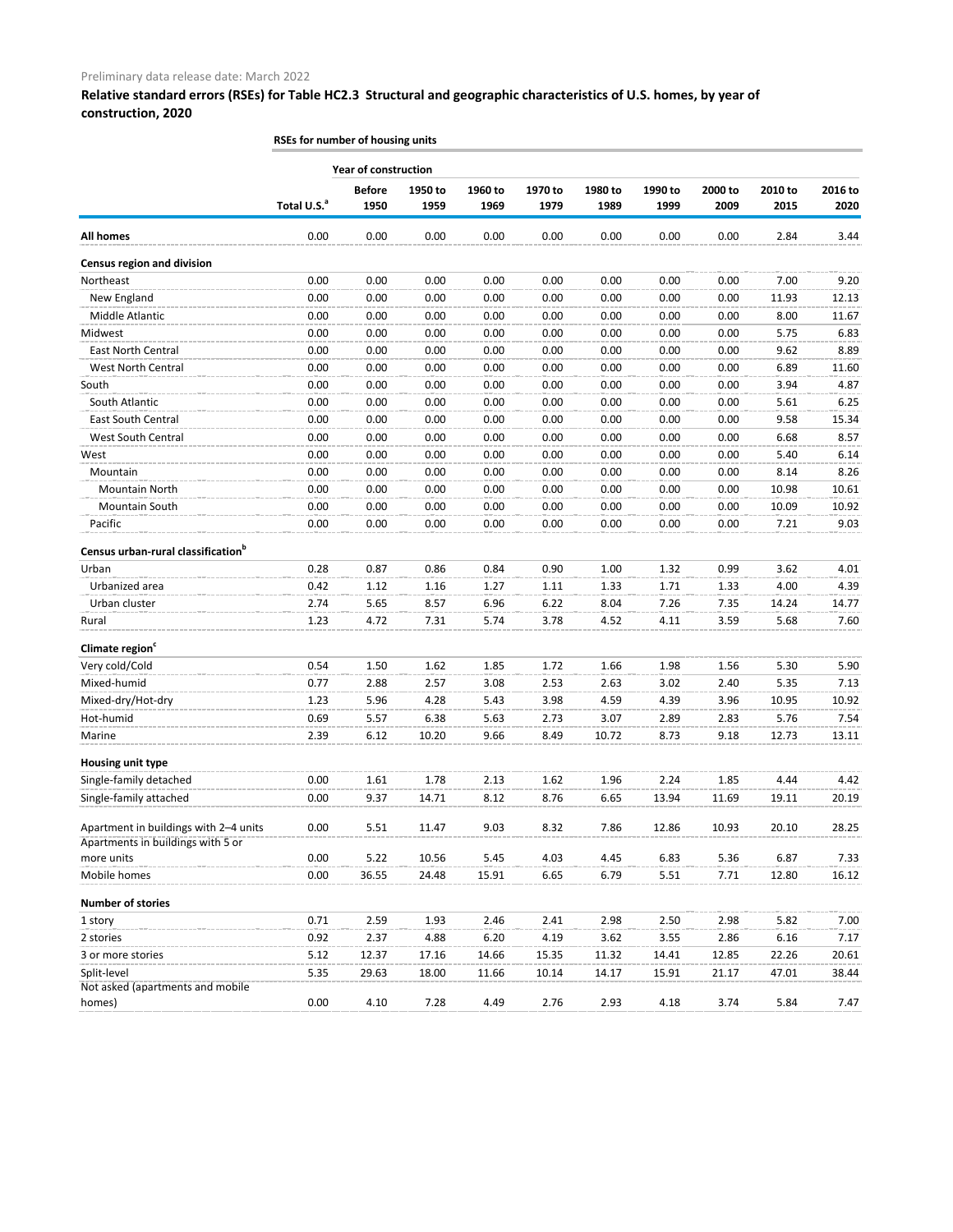|                                                           | RSEs for number of housing units |                             |                 |                 |                 |                 |                 |                 |                 |                 |
|-----------------------------------------------------------|----------------------------------|-----------------------------|-----------------|-----------------|-----------------|-----------------|-----------------|-----------------|-----------------|-----------------|
|                                                           |                                  | <b>Year of construction</b> |                 |                 |                 |                 |                 |                 |                 |                 |
|                                                           | Total U.S. <sup>a</sup>          | <b>Before</b><br>1950       | 1950 to<br>1959 | 1960 to<br>1969 | 1970 to<br>1979 | 1980 to<br>1989 | 1990 to<br>1999 | 2000 to<br>2009 | 2010 to<br>2015 | 2016 to<br>2020 |
| <b>All homes</b>                                          | 0.00                             | 0.00                        | 0.00            | 0.00            | 0.00            | 0.00            | 0.00            | 0.00            | 2.84            | 3.44            |
| Major outside wall construction                           |                                  |                             |                 |                 |                 |                 |                 |                 |                 |                 |
| Siding (aluminum, fiber cement, vinyl,                    |                                  |                             |                 |                 |                 |                 |                 |                 |                 |                 |
| or steel)                                                 | 1.00                             | 2.60                        | 3.85            | 3.94            | 2.43            | 2.98            | 2.38            | 2.21            | 5.10            | 4.91            |
| <b>Brick</b>                                              | 1.25                             | 4.14                        | 5.26            | 3.20            | 2.90            | 3.61            | 4.05            | 3.89            | 6.82            | 8.39            |
| Wood                                                      | 1.71                             | 3.91                        | 7.36            | 5.67            | 4.26            | 4.67            | 5.49            | 7.18            | 10.97           | 13.68           |
| Stucco                                                    | 1.69                             | 6.74                        | 5.58            | 7.83            | 5.53            | 5.93            | 4.83            | 4.56            | 9.04            | 10.76           |
| Concrete block                                            | 4.22                             | 14.76                       | 12.96           | 13.22           | 9.00            | 9.93            | 13.02           | 9.27            | 17.81           | 17.41           |
| Shingle (composition)                                     | 7.23                             | 14.91                       | 18.26           | 17.25           | 18.89           | 23.97           | 20.88           | 17.58           | 27.55           | 35.20           |
| Stone                                                     | 7.06                             | 15.23                       | 25.56           | 26.07           | 19.97           | 37.56           | 27.33           | 18.68           | 26.94           | 35.71           |
| Some other material                                       | 13.54                            | 34.22                       | 44.51           | 46.28           | 28.12           | 45.35           | 46.30           | 38.52           | 44.91           | 45.71           |
| <b>Major roofing material</b>                             |                                  |                             |                 |                 |                 |                 |                 |                 |                 |                 |
| Shingles (composition or asphalt)                         | 0.47                             | 1.42                        | 1.89            | 2.00            | 1.66            | 2.15            | 1.97            | 1.99            | 4.07            | 4.52            |
| Metal                                                     | 2.36                             | 6.47                        | 9.58            | 9.67            | 5.77            | 6.77            | 6.96            | 9.44            | 16.96           | 19.49           |
| Wood shingles or shakes                                   | 4.40                             | 11.05                       | 10.18           | 13.32           | 9.26            | 10.64           | 12.93           | 10.31           | 16.64           | 26.33           |
| Ceramic or clay tiles                                     | 3.55                             | 12.26                       | 20.85           | 19.95           | 12.43           | 12.11           | 8.11            | 7.33            | 16.86           | 15.07           |
| Concrete tiles                                            | 6.39                             | 37.65                       | 26.32           | 33.16           | 18.93           | 15.61           | 11.51           | 11.99           | 27.30           | 25.63           |
| Slate or synthetic slate                                  | 7.60                             | 11.72                       | 25.82           | 32.31           | 25.14           | 31.91           | 25.21           | 19.38           | 33.34           | 40.13           |
| Some other material<br>Not asked (apartments in buildings | 7.69                             | 15.44                       | 20.91           | 24.47           | 15.70           | 26.61           | 32.81           | 28.09           | 35.62           | 40.02           |
| with 5 or more units)                                     | 0.00                             | 5.22                        | 10.56           | 5.45            | 4.03            | 4.45            | 6.83            | 5.36            | 6.87            | 7.33            |
| <b>Total number of rooms (excluding</b><br>bathrooms)     |                                  |                             |                 |                 |                 |                 |                 |                 |                 |                 |
| 1 or 2                                                    | 4.95                             | 11.33                       | 15.69           | 15.93           | 13.14           | 12.03           | 15.43           | 13.29           | 17.88           | 19.94           |
| 3                                                         | 2.52                             | 8.30                        | 12.55           | 8.68            | 7.04            | 8.61            | 10.27           | 9.11            | 12.07           | 16.21           |
| 4                                                         | 2.05                             | 6.81                        | 8.64            | 6.57            | 4.96            | 5.59            | 6.96            | 7.67            | 12.79           | 14.33           |
| 5                                                         | 1.99                             | 4.69                        | 5.81            | 5.95            | 4.98            | 5.66            | 7.06            | 5.34            | 9.71            | 11.51           |
| 6                                                         | 1.80                             | 4.20                        | 4.91            | 5.40            | 4.80            | 5.50            | 5.73            | 5.25            | 8.73            | 10.76           |
| 7                                                         | 1.81                             | 4.84                        | 5.38            | 5.90            | 4.38            | 5.80            | 5.08            | 5.05            | 8.70            | 9.65            |
| 8                                                         | 2.06                             | 5.60                        | 6.74            | 5.92            | 5.80            | 6.58            | 6.89            | 6.14            | 9.12            | 11.61           |
| 9 or more                                                 | 1.53                             | 5.04                        | 7.35            | 5.77            | 4.93            | 4.69            | 4.27            | 3.65            | 6.63            | 8.89            |
| <b>Number of bedrooms</b>                                 |                                  |                             |                 |                 |                 |                 |                 |                 |                 |                 |
| $\Omega$                                                  | 8.69                             | 17.93                       | 24.44           | 22.21           | 24.22           | 22.44           | 28.23           | 25.39           | 32.64           | 42.91           |
| 1                                                         | 1.88                             | 5.79                        | 10.08           | 6.66            | 5.76            | 5.76            | 8.19            | 7.88            | 10.65           | 12.10           |
| 2                                                         | 1.21                             | 3.38                        | 5.11            | 4.37            | 3.35            | 3.09            | 4.64            | 4.35            | 9.49            | 10.25           |
| 3                                                         | 1.16                             | 2.68                        | 3.20            | 2.74            | 2.11            | 3.05            | 2.73            | 2.67            | 5.49            | 5.81            |
| 4                                                         | 1.86                             | 5.44                        | 5.75            | 5.51            | 5.27            | 5.11            | 5.09            | 4.35            | 7.60            | 7.91            |
| 5 or more                                                 | 2.93                             | 8.72                        | 12.94           | 10.99           | 9.17            | 10.57           | 8.49            | 6.31            | 11.04           | 13.55           |
| Number of other rooms (excluding<br>bathrooms)            |                                  |                             |                 |                 |                 |                 |                 |                 |                 |                 |
| 1                                                         | 3.23                             | 8.63                        | 11.10           | 9.91            | 8.77            | 8.38            | 9.81            | 10.06           | 12.03           | 12.83           |
| 2                                                         | 1.53                             | 4.22                        | 4.39            | 4.90            | 3.22            | 4.11            | 5.55            | 5.58            | 7.63            | 9.74            |
| 3                                                         | 1.28                             | 3.55                        | 4.08            | 4.36            | 4.36            | 4.08            | 4.13            | 3.78            | 5.60            | 6.87            |
| 4                                                         | 1.51                             | 3.83                        | 4.79            | 4.76            | 3.85            | 5.04            | 4.61            | 3.93            | 9.31            | 9.53            |
| 5 or more                                                 | 1.32                             | 3.43                        | 5.63            | 5.32            | 4.94            | 3.48            | 3.75            | 3.34            | 6.62            | 6.54            |
| <b>Number of full bathrooms</b>                           |                                  |                             |                 |                 |                 |                 |                 |                 |                 |                 |
| 0                                                         | 26.23                            | 63.37                       | 89.54           | 74.28           | 49.88           | 50.95           | 71.66           | 81.57           | 100.94          | 101.22          |
| 1                                                         | 0.88                             | 1.51                        | 2.51            | 2.68            | 1.88            | 2.57            | 5.21            | 5.11            | 8.48            | 11.00           |
| 2                                                         | 0.79                             | 2.96                        | 4.34            | 3.52            | 2.00            | 1.85            | 1.81            | 1.94            | 4.48            | 5.90            |
| 3 or more                                                 | 1.67                             | 6.57                        | 9.07            | 7.64            | 6.82            | 5.75            | 4.15            | 2.87            | 6.98            | 7.11            |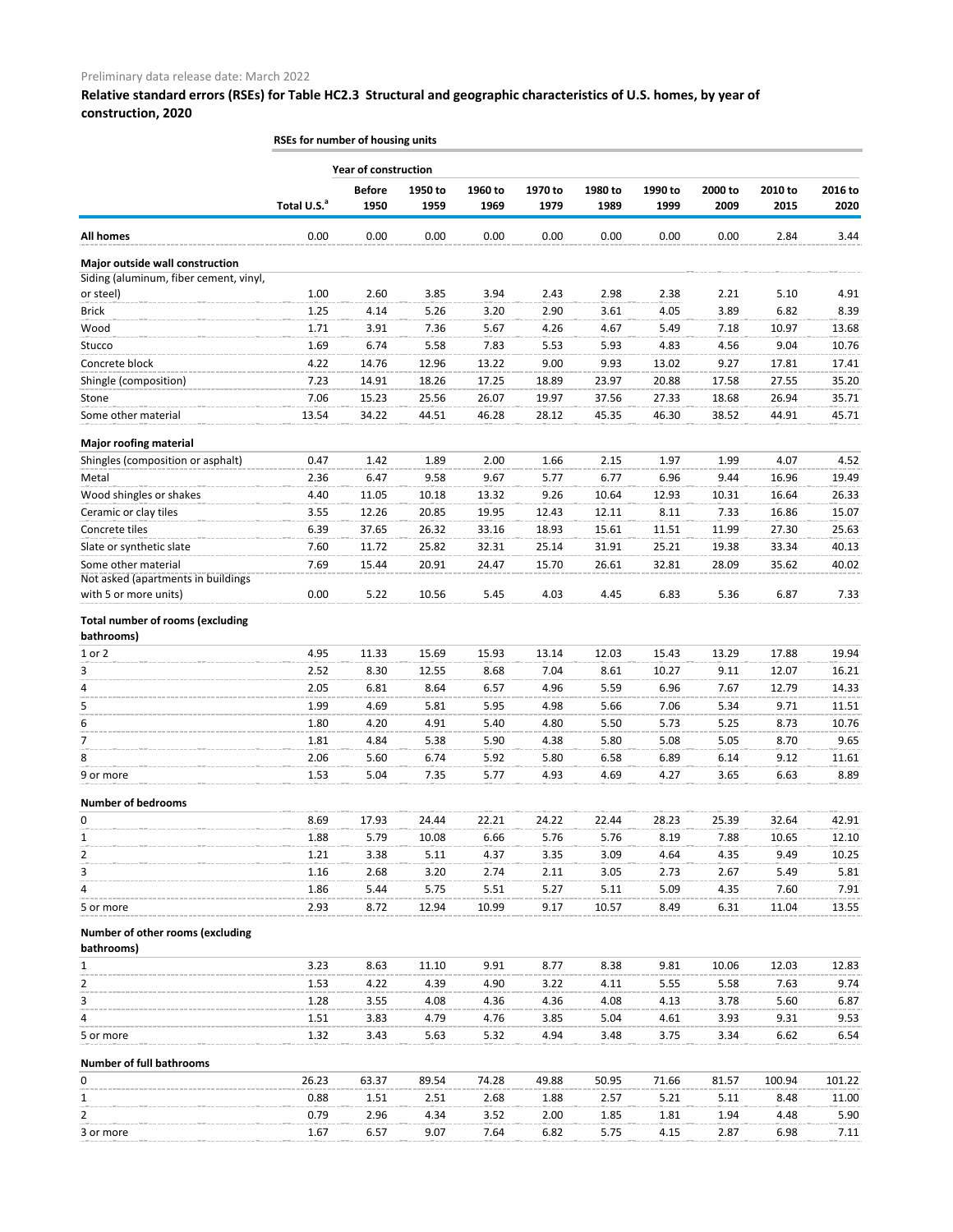|                                      | RSEs for number of housing units |                       |                 |                 |                 |                 |                 |                 |                 |                 |
|--------------------------------------|----------------------------------|-----------------------|-----------------|-----------------|-----------------|-----------------|-----------------|-----------------|-----------------|-----------------|
|                                      |                                  | Year of construction  |                 |                 |                 |                 |                 |                 |                 |                 |
|                                      | Total U.S. <sup>a</sup>          | <b>Before</b><br>1950 | 1950 to<br>1959 | 1960 to<br>1969 | 1970 to<br>1979 | 1980 to<br>1989 | 1990 to<br>1999 | 2000 to<br>2009 | 2010 to<br>2015 | 2016 to<br>2020 |
| <b>All homes</b>                     | 0.00                             | 0.00                  | 0.00            | 0.00            | 0.00            | 0.00            | 0.00            | 0.00            | 2.84            | 3.44            |
| <b>Number of half bathrooms</b>      |                                  |                       |                 |                 |                 |                 |                 |                 |                 |                 |
| 0                                    | 0.58                             | 1.20                  | 1.57            | 1.50            | 1.41            | 1.51            | 1.84            | 1.62            | 3.74            | 4.46            |
| 1                                    | 1.57                             | 4.02                  | 5.01            | 4.59            | 3.68            | 3.65            | 3.68            | 3.17            | 5.80            | 7.00            |
| 2 or more                            | 5.06                             | 15.44                 | 22.12           | 18.58           | 13.34           | 13.91           | 11.05           | 11.77           | 17.67           | 29.47           |
| <b>Basement</b>                      |                                  |                       |                 |                 |                 |                 |                 |                 |                 |                 |
| Yes                                  | 0.64                             | 2.15                  | 2.78            | 4.03            | 3.18            | 3.32            | 3.23            | 3.15            | 7.82            | 9.16            |
| Finished basement                    | 1.13                             | 4.33                  | 4.15            | 4.27            | 4.31            | 4.36            | 4.69            | 3.85            | 8.47            | 12.33           |
| Unfinished basement                  | 1.50                             | 3.04                  | 4.55            | 8.10            | 6.22            | 7.43            | 7.83            | 5.98            | 14.45           | 15.42           |
| No                                   | 0.49                             | 2.92                  | 2.43            | 2.52            | 2.24            | 2.97            | 2.31            | 2.38            | 5.30            | 5.45            |
| Not asked (apartments and mobile     |                                  |                       |                 |                 |                 |                 |                 |                 |                 |                 |
| homes)                               | 0.00                             | 4.10                  | 7.28            | 4.49            | 2.76            | 2.93            | 4.18            | 3.74            | 5.84            | 7.47            |
| Attic                                |                                  |                       |                 |                 |                 |                 |                 |                 |                 |                 |
| Yes                                  | 0.65                             | 2.07                  | 2.54            | 2.90            | 2.66            | 2.70            | 2.77            | 2.31            | 4.89            | 5.53            |
| Finished attic                       | 3.10                             | 5.36                  | 8.04            | 10.82           | 11.55           | 7.65            | 11.60           | 7.69            | 20.07           | 13.76           |
| Unfinished attic                     | 0.75                             | 2.61                  | 3.12            | 3.28            | 2.93            | 3.05            | 3.07            | 2.66            | 5.06            | 5.80            |
| No                                   | 1.31                             | 3.53                  | 3.61            | 4.97            | 4.02            | 4.85            | 4.35            | 4.70            | 7.80            | 7.40            |
| Not asked (apartments and mobile     |                                  |                       |                 |                 |                 |                 |                 |                 |                 |                 |
| homes)                               | 0.00                             | 4.10                  | 7.28            | 4.49            | 2.76            | 2.93            | 4.18            | 3.74            | 5.84            | 7.47            |
| <b>Attached garage</b>               |                                  |                       |                 |                 |                 |                 |                 |                 |                 |                 |
| Yes                                  | 0.74                             | 5.15                  | 3.42            | 3.18            | 2.58            | 2.45            | 2.24            | 2.08            | 4.47            | 4.47            |
| 1-car garage                         | 2.46                             | 6.75                  | 5.21            | 5.65            | 7.19            | 7.05            | 8.87            | 8.51            | 15.22           | 17.08           |
| 2-car garage                         | 1.22                             | 8.48                  | 5.51            | 4.45            | 3.30            | 3.29            | 2.59            | 3.18            | 5.62            | 6.20            |
| 3 or more car garage                 | 3.67                             | 26.29                 | 21.15           | 24.22           | 15.21           | 9.77            | 7.81            | 5.81            | 8.03            | 9.44            |
| No.                                  | 1.17                             | 2.03                  | 2.87            | 3.22            | 4.19            | 4.54            | 6.39            | 5.80            | 8.71            | 14.75           |
| Not asked (apartments and mobile     |                                  |                       |                 |                 |                 |                 |                 |                 |                 |                 |
| homes)                               | 0.00                             | 4.10                  | 7.28            | 4.49            | 2.76            | 2.93            | 4.18            | 3.74            | 5.84            | 7.47            |
| <b>Adequacy of insulation</b>        |                                  |                       |                 |                 |                 |                 |                 |                 |                 |                 |
| Well insulated                       | 1.43                             | 4.64                  | 5.27            | 5.46            | 3.85            | 3.99            | 3.61            | 2.96            | 5.31            | 4.64            |
| Adequately insulated                 | 0.76                             | 2.18                  | 3.12            | 2.27            | 2.03            | 2.06            | 2.21            | 2.22            | 5.59            | 8.16            |
| Poorly insulated                     | 1.85                             | 3.25                  | 4.50            | 4.87            | 5.38            | 5.81            | 7.02            | 8.52            | 16.06           | 19.88           |
| Not insulated                        | 5.49                             | 9.11                  | 13.36           | 14.55           | 11.94           | 21.37           | 23.52           | 26.17           | 29.62           | 44.10           |
|                                      |                                  |                       |                 |                 |                 |                 |                 |                 |                 |                 |
| Home is too drafty during the winter |                                  |                       |                 |                 |                 |                 |                 |                 |                 |                 |
| Never                                | 0.88                             | 3.64                  | 2.91            | 3.16            | 2.63            | 2.17            | 2.38            | 2.10            | 3.83            | 4.06            |
| Some of the time                     | 0.87                             | 2.10                  | 3.09            | 3.04            | 2.34            | 2.62            | 2.57            | 2.83            | 6.03            | 7.29            |
| Most of the time                     | 2.99                             | 5.40                  | 9.00            | 9.87            | 7.08            | 8.38            | 8.49            | 10.50           | 16.40           | 20.83           |
| All of the time                      | 4.40                             | 9.05                  | 11.81           | 12.63           | 10.75           | 10.74           | 14.49           | 16.96           | 40.40           | 30.65           |
| Any ceilings higher than 8 feet      |                                  |                       |                 |                 |                 |                 |                 |                 |                 |                 |
| Yes                                  | 0.84                             | 2.42                  | 4.78            | 5.17            | 3.02            | 2.54            | 2.07            | 1.84            | 3.80            | 4.54            |
| No                                   | 0.76                             | 2.19                  | 1.64            | 1.60            | 1.66            | 2.00            | 3.29            | 4.12            | 6.04            | 7.87            |
| Not asked (mobile homes)             | 0.00                             | 36.55                 | 24.48           | 15.91           | 6.65            | 6.79            | 5.51            | 7.71            | 12.80           | 16.12           |
| <b>Number of windows</b>             |                                  |                       |                 |                 |                 |                 |                 |                 |                 |                 |
| $1$ to $2$                           | 3.87                             | 13.63                 | 22.37           | 13.43           | 8.72            | 6.10            | 10.14           | 9.99            | 17.35           | 16.12           |
| $3$ to $5$                           | 1.88                             | 7.57                  | 10.11           | 6.84            | 5.00            | 4.35            | 6.66            | 5.69            | 9.82            | 9.70            |
| 6 to 9                               | 1.54                             | 4.36                  | 5.16            | 4.28            | 3.36            | 3.47            | 4.38            | 4.65            | 6.68            | 8.69            |
| 10 to 15                             | 0.97                             | 2.87                  | 3.80            | 3.73            | 2.70            | 4.45            | 3.52            | 3.42            | 5.32            | 7.69            |
| 16 to 19                             | 2.24                             | 5.05                  | 7.07            | 7.87            | 6.83            | 6.58            | 6.17            | 6.27            | 9.63            | 11.84           |
| 20 to 29                             | 2.05                             | 4.38                  | 10.20           | 8.01            | 7.60            | 7.09            | 7.18            | 5.29            | 9.25            | 11.22           |
| 30 or more                           | 3.72                             | 7.50                  | 19.87           | 16.10           | 15.53           | 15.10           | 8.72            | 7.58            | 15.20           | 21.40           |
|                                      |                                  |                       |                 |                 |                 |                 |                 |                 |                 |                 |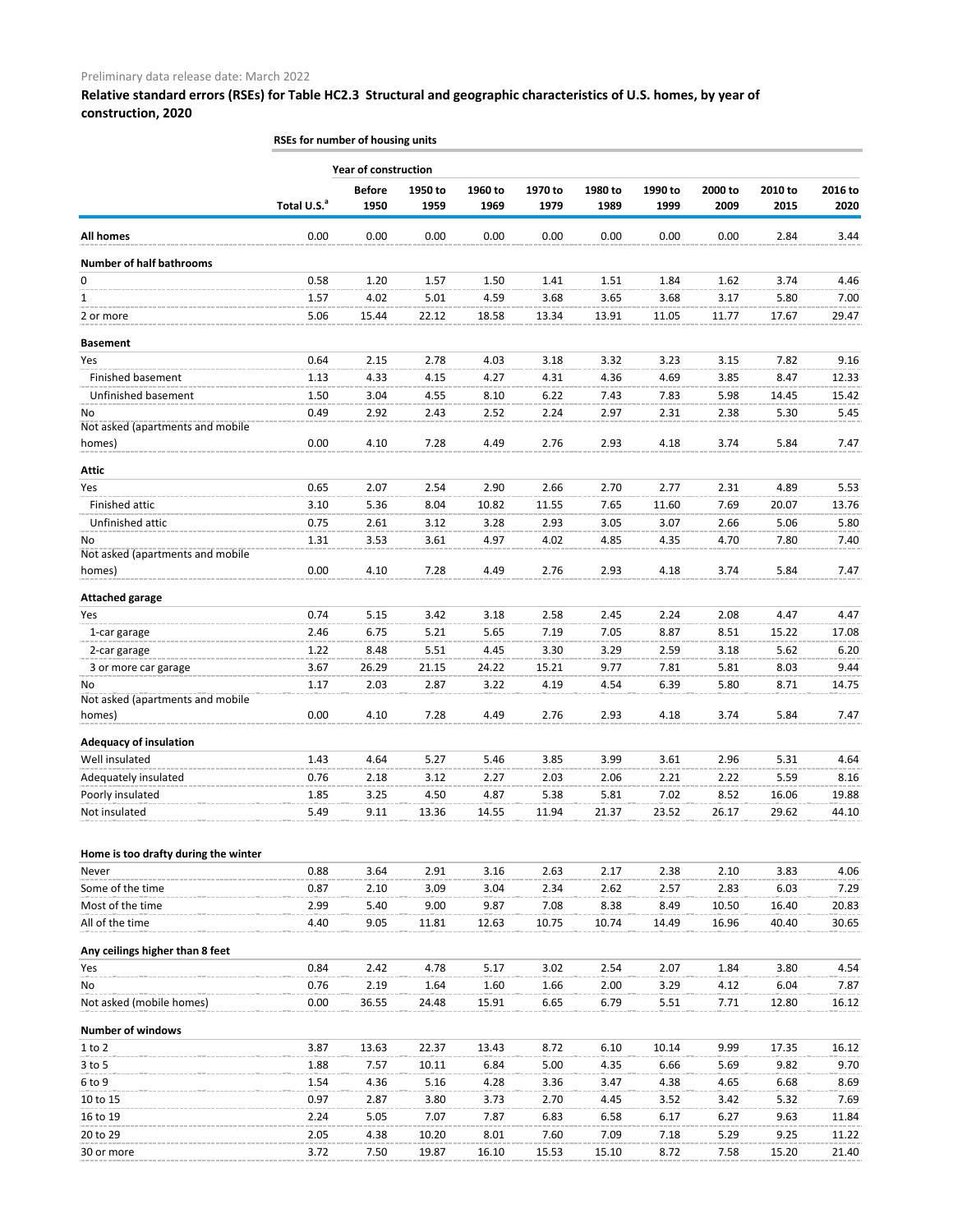|                                                                    | RSEs for number of housing units |                             |                 |                 |                 |                 |                 |                 |                 |                 |
|--------------------------------------------------------------------|----------------------------------|-----------------------------|-----------------|-----------------|-----------------|-----------------|-----------------|-----------------|-----------------|-----------------|
|                                                                    |                                  | <b>Year of construction</b> |                 |                 |                 |                 |                 |                 |                 |                 |
|                                                                    | Total U.S. <sup>a</sup>          | <b>Before</b><br>1950       | 1950 to<br>1959 | 1960 to<br>1969 | 1970 to<br>1979 | 1980 to<br>1989 | 1990 to<br>1999 | 2000 to<br>2009 | 2010 to<br>2015 | 2016 to<br>2020 |
| <b>All homes</b>                                                   | 0.00                             | 0.00                        | 0.00            | 0.00            | 0.00            | 0.00            | 0.00            | 0.00            | 2.84            | 3.44            |
| Type of glass in windows                                           |                                  |                             |                 |                 |                 |                 |                 |                 |                 |                 |
| Single-pane glass                                                  | 1.08                             | 2.74                        | 3.35            | 3.09            | 2.52            | 2.95            | 3.74            | 3.49            | 7.84            | 9.76            |
| Double-pane glass                                                  | 0.61                             | 2.06                        | 2.23            | 1.97            | 1.67            | 1.72            | 1.79            | 1.20            | 3.29            | 4.51            |
| Triple-pane glass                                                  | 6.23                             | 18.23                       | 23.74           | 16.43           | 14.85           | 17.92           | 14.22           | 16.71           | 25.81           | 22.77           |
| <b>Window frame material</b>                                       |                                  |                             |                 |                 |                 |                 |                 |                 |                 |                 |
| Metal (aluminum)                                                   | 0.90                             | 4.06                        | 4.72            | 3.57            | 2.86            | 2.42            | 2.61            | 2.36            | 4.25            | 6.97            |
| Wood                                                               | 1.09                             | 2.52                        | 3.13            | 3.67            | 3.32            | 3.65            | 3.27            | 3.58            | 7.98            | 9.24            |
| Vinyl                                                              | 1.32                             | 4.14                        | 3.56            | 4.34            | 3.32            | 4.25            | 3.76            | 3.44            | 5.89            | 5.89            |
| Fiberglass                                                         | 7.57                             | 22.19                       | 21.35           | 28.63           | 21.31           | 20.67           | 17.43           | 19.76           | 27.32           | 23.77           |
| Composite                                                          | 5.39                             | 18.98                       | 16.76           | 15.94           | 14.46           | 16.16           | 16.06           | 14.02           | 26.57           | 19.84           |
| Number of sliding glass or French<br>doors                         |                                  |                             |                 |                 |                 |                 |                 |                 |                 |                 |
| 0                                                                  | 0.92                             | 1.42                        | 1.87            | 2.80            | 2.39            | 2.97            | 3.23            | 2.51            | 4.70            | 6.10            |
| 1                                                                  | 1.35                             | 5.36                        | 4.53            | 3.27            | 2.76            | 3.83            | 2.98            | 2.64            | 4.92            | 5.80            |
| 2                                                                  | 2.38                             | 8.07                        | 8.62            | 6.73            | 4.77            | 4.80            | 5.16            | 4.62            | 10.90           | 10.60           |
| 3 or more                                                          | 2.64                             | 9.80                        | 12.09           | 9.28            | 6.21            | 7.05            | 6.25            | 8.38            | 16.61           | 15.51           |
| Electricity meter is a smart meter                                 |                                  |                             |                 |                 |                 |                 |                 |                 |                 |                 |
| Yes                                                                | 1.41                             | 3.46                        | 4.46            | 4.61            | 3.49            | 3.86            | 4.16            | 3.77            | 7.28            | 7.90            |
| No                                                                 | 1.05                             | 2.68                        | 4.05            | 3.41            | 3.25            | 3.08            | 3.34            | 3.20            | 6.88            | 8.39            |
| Don't know                                                         | 0.87                             | 2.44                        | 3.64            | 2.97            | 2.39            | 2.33            | 2.83            | 2.31            | 4.54            | 5.41            |
| Park a car within 20 feet of electrical<br>outlet                  |                                  |                             |                 |                 |                 |                 |                 |                 |                 |                 |
| Yes                                                                | 0.57                             | 2.37                        | 2.81            | 2.14            | 2.05            | 2.45            | 1.66            | 1.91            | 3.98            | 4.48            |
| No                                                                 | 1.17                             | 2.73                        | 3.59            | 3.96            | 3.34            | 4.16            | 4.49            | 4.41            | 8.84            | 11.99           |
| Not asked (apartments in buildings<br>with 5 or more units)        | 0.00                             | 5.22                        | 10.56           | 5.45            | 4.03            | 4.45            | 6.83            | 5.36            | 6.87            | 7.33            |
| Own or lease an all-electric or plug-in<br>hybrid electric vehicle |                                  |                             |                 |                 |                 |                 |                 |                 |                 |                 |
| Yes                                                                | 5.29                             | 21.01                       | 24.72           | 25.19           | 15.92           | 20.30           | 20.77           | 13.77           | 21.83           |                 |
|                                                                    | 6.49                             |                             |                 |                 |                 |                 |                 |                 |                 | 23.28           |
| Charge at home<br>No                                               | 0.08                             | 23.72<br>0.31               | 25.81<br>0.36   | 26.23<br>0.29   | 20.04<br>0.22   | 21.14<br>0.18   | 24.06<br>0.29   | 15.50<br>0.29   | 24.58<br>2.93   | 25.15<br>3.39   |
|                                                                    |                                  |                             |                 |                 |                 |                 |                 |                 |                 |                 |
| Natural gas available in neighborhood                              |                                  |                             |                 |                 |                 |                 |                 |                 |                 |                 |
| Yes                                                                | 0.50                             | 1.03                        | 1.20            | 1.20            | 1.57            | 1.88            | 2.12            | 1.74            | 3.79            | 4.92            |
| Uses natural gas                                                   | 0.69                             | 1.27                        | 1.80            | 1.75            | 1.95            | 2.39            | 2.63            | 2.02            | 4.51            | 5.49            |
| Does not use natural gas                                           | 2.59                             | 6.49                        | 8.58            | 7.38            | 4.25            | 5.44            | 7.49            | 6.17            | 8.89            | 15.85           |
| No                                                                 | 1.08                             | 4.53                        | 5.63            | 4.19            | 3.10            | 2.83            | 3.23            | 2.62            | 5.20            | 5.39            |
| <b>Distributed solar generation</b>                                |                                  |                             |                 |                 |                 |                 |                 |                 |                 |                 |
| Yes                                                                | 4.38                             | 16.05                       | 15.62           | 14.30           | 12.78           | 10.49           | 14.03           | 9.85            | 18.13           | 21.11           |
| No                                                                 | 0.17                             | 1.56                        | 1.50            | 1.79            | 1.50            | 1.58            | 1.62            | 1.47            | 4.06            | 4.11            |
| Not asked (apartments)                                             | 0.00                             | 4.06                        | 7.64            | 4.45            | 3.37            | 3.56            | 5.77            | 4.65            | 6.03            | 7.60            |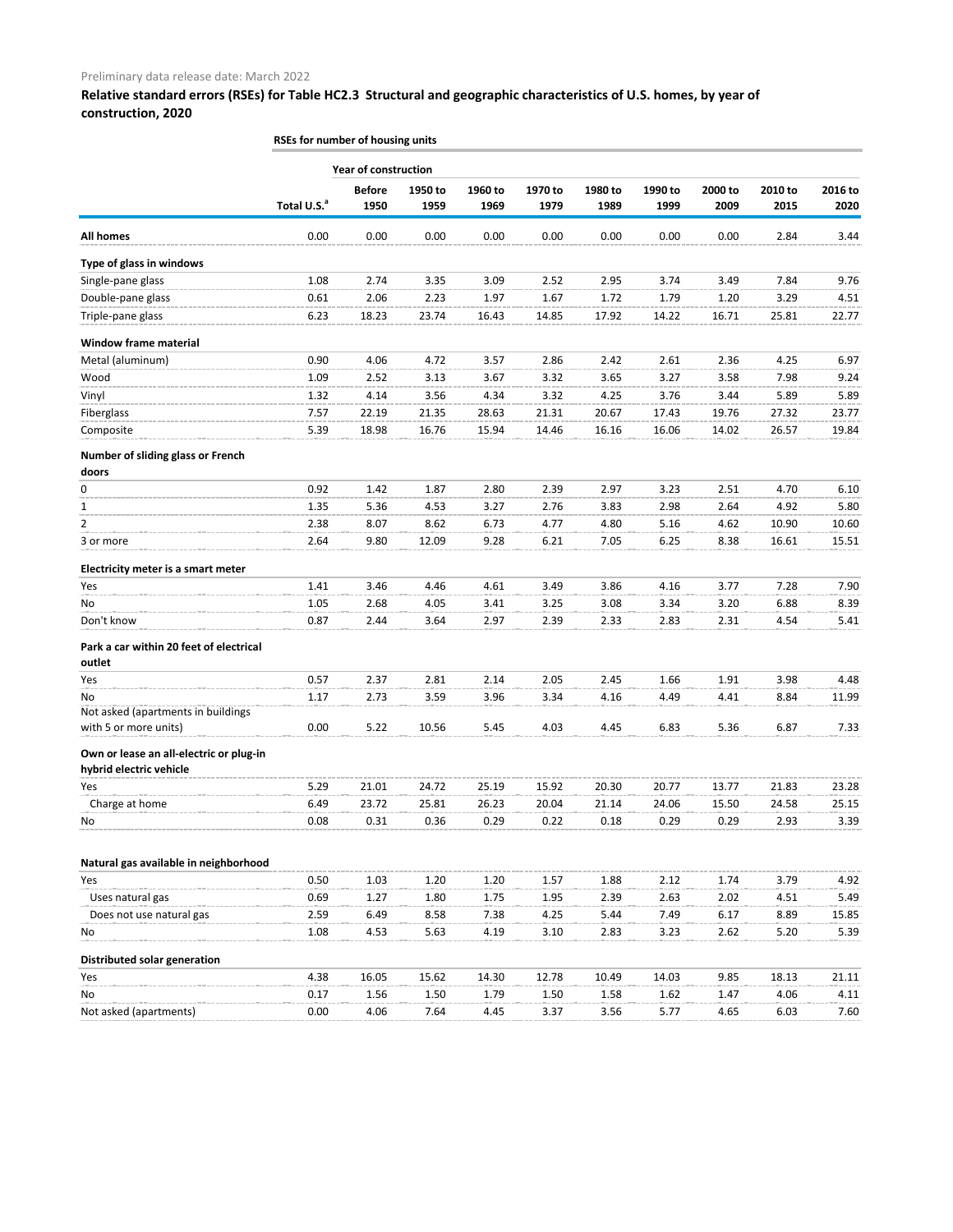# **Relative standard errors (RSEs) for Table HC2.3 Structural and geographic characteristics of U.S. homes, by year of**

## **construction, 2020**

|                                                               | RSEs for number of housing units |                             |                 |                 |                 |                 |                 |                 |                 |                 |  |
|---------------------------------------------------------------|----------------------------------|-----------------------------|-----------------|-----------------|-----------------|-----------------|-----------------|-----------------|-----------------|-----------------|--|
|                                                               |                                  | <b>Year of construction</b> |                 |                 |                 |                 |                 |                 |                 |                 |  |
|                                                               | Total U.S. <sup>a</sup>          | <b>Before</b><br>1950       | 1950 to<br>1959 | 1960 to<br>1969 | 1970 to<br>1979 | 1980 to<br>1989 | 1990 to<br>1999 | 2000 to<br>2009 | 2010 to<br>2015 | 2016 to<br>2020 |  |
| <b>All homes</b>                                              | 0.00                             | 0.00                        | 0.00            | 0.00            | 0.00            | 0.00            | 0.00            | 0.00            | 2.84            | 3.44            |  |
| <b>Experienced power outage lasting</b><br>more than 24 hours |                                  |                             |                 |                 |                 |                 |                 |                 |                 |                 |  |
| Yes                                                           | 1.76                             | 4.50                        | 4.20            | 4.81            | 4.86            | 4.93            | 4.18            | 4.69            | 8.97            | 9.50            |  |
| Natural disaster or weather<br>event                          | 2.16                             | 5.32                        | 5.20            | 5.19            | 5.24            | 5.68            | 4.81            | 5.52            | 9.59            | 11.95           |  |
| Unable to pay electric bill                                   | 21.61                            | 50.85                       | 75.32           | 72.74           | 40.66           | 43.80           | 57.54           | 69.90           | 56.28           | 100.85          |  |
| Utility had planned or unplanned                              |                                  |                             |                 |                 |                 |                 |                 |                 |                 |                 |  |
| blackout                                                      | 5.22                             | 15.28                       | 18.02           | 19.46           | 14.86           | 13.12           | 14.26           | 16.86           | 30.09           | 33.77           |  |
| Other reason for outage                                       | 17.58                            | 32.47                       | 39.63           | 51.34           | 41.63           | 39.99           | 71.12           | 65.46           | 0.00            | 72.27           |  |
| No                                                            | 0.40                             | 0.97                        | 1.04            | 1.19            | 1.16            | 1.26            | 0.91            | 0.86            | 3.46            | 3.60            |  |
| Back-up generator in home                                     |                                  |                             |                 |                 |                 |                 |                 |                 |                 |                 |  |
| Yes                                                           | 1.83                             | 5.71                        | 6.43            | 7.15            | 5.18            | 6.14            | 4.98            | 4.79            | 7.77            | 10.13           |  |
| No                                                            | 0.31                             | 0.82                        | 0.94            | 1.27            | 0.83            | 1.04            | 0.93            | 0.84            | 3.04            | 4.36            |  |
| <b>Swimming pool</b>                                          |                                  |                             |                 |                 |                 |                 |                 |                 |                 |                 |  |
| Yes                                                           | 2.84                             | 11.51                       | 9.18            | 9.60            | 7.46            | 6.91            | 6.24            | 6.84            | 12.53           | 16.44           |  |
| No                                                            | 0.29                             | 1.65                        | 1.56            | 1.87            | 1.53            | 1.77            | 1.77            | 1.81            | 4.05            | 4.02            |  |
| Not asked (apartments)                                        | 0.00                             | 4.06                        | 7.64            | 4.45            | 3.37            | 3.56            | 5.77            | 4.65            | 6.03            | 7.60            |  |
| Months swimming pool is used                                  |                                  |                             |                 |                 |                 |                 |                 |                 |                 |                 |  |
| $0$ to $3$                                                    | 5.86                             | 17.98                       | 15.98           | 16.13           | 16.97           | 17.16           | 15.44           | 18.27           | 35.17           | 52.35           |  |
| 4 to 7                                                        | 4.70                             | 13.94                       | 11.93           | 12.52           | 10.43           | 9.94            | 9.30            | 10.52           | 16.75           | 21.83           |  |
| 8 to 12                                                       | 7.88                             | 40.79                       | 50.81           | 27.17           | 21.55           | 16.80           | 13.99           | 14.60           | 26.77           | 38.73           |  |
| No swimming pool                                              | 0.29                             | 1.65                        | 1.56            | 1.87            | 1.53            | 1.77            | 1.77            | 1.81            | 4.05            | 4.02            |  |
| Not asked (apartments)                                        | 0.00                             | 4.06                        | 7.64            | 4.45            | 3.37            | 3.56            | 5.77            | 4.65            | 6.03            | 7.60            |  |
| <b>Heated swimming pool and fuel</b>                          |                                  |                             |                 |                 |                 |                 |                 |                 |                 |                 |  |
| Heated swimming pool                                          | 5.06                             | 21.98                       | 19.75           | 17.52           | 19.26           | 11.49           | 10.27           | 9.09            | 19.72           | 22.78           |  |
| Electricity                                                   | 10.05                            | 42.02                       | 52.31           | 40.55           | 38.04           | 21.24           | 22.21           | 20.68           | 29.39           | 54.03           |  |
| Natural gas                                                   | 9.10                             | 24.86                       | 32.66           | 24.17           | 26.91           | 19.29           | 17.30           | 16.04           | 29.33           | 26.99           |  |
| Propane                                                       | 14.72                            | 100.13                      | 70.92           | 49.34           | 47.28           | 41.55           | 30.31           | 35.24           | 58.19           | 100.99          |  |
| Some other fuel                                               | 12.80                            | 100.13                      | 41.65           | 44.01           | 36.14           | 29.33           | 32.42           | 38.64           | 100.60          | 100.26          |  |
| Unheated swimming pool                                        | 3.58                             | 13.00                       | 12.08           | 11.99           | 8.12<br>1.53    | 10.13           | 8.25            | 9.94            | 19.26           | 28.53           |  |
| No swimming pool<br>Not asked (apartments)                    | 0.29<br>0.00                     | 1.65<br>4.06                | 1.56<br>7.64    | 1.87<br>4.45    | 3.37            | 1.77<br>3.56    | 1.77<br>5.77    | 1.81<br>4.65    | 4.05<br>6.03    | 4.02<br>7.60    |  |
|                                                               |                                  |                             |                 |                 |                 |                 |                 |                 |                 |                 |  |
| Hot tub<br>Yes                                                | 2.50                             | 8.54                        | 10.84           | 12.78           | 7.04            | 7.74            | 6.07            | 5.42            | 12.14           | 17.53           |  |
| No                                                            | 0.19                             | 0.32                        | 0.62            | 0.52            | 0.43            | 0.60            | 0.71            | 0.80            | 3.18            | 3.58            |  |
| Months hot tub is used                                        |                                  |                             |                 |                 |                 |                 |                 |                 |                 |                 |  |
| $0$ to $3$                                                    | 4.05                             | 14.60                       | 18.42           | 21.56           | 12.61           | 14.04           | 10.89           | 7.97            | 15.30           | 26.44           |  |
| 4 to 7                                                        | 7.56                             | 29.20                       | 25.53           | 31.12           | 19.75           | 19.44           | 18.81           | 17.88           | 44.03           | 41.86           |  |
| 8 to 12                                                       | 4.76                             | 17.58                       | 15.80           | 16.02           | 10.78           | 12.43           | 10.20           | 10.83           | 19.94           | 23.21           |  |
| No hot tub                                                    | 0.19                             | 0.32                        | 0.62            | 0.52            | 0.43            | 0.60            | 0.71            | 0.80            | 3.18            | 3.58            |  |
| Hot tub heating fuel                                          |                                  |                             |                 |                 |                 |                 |                 |                 |                 |                 |  |
| Electricity                                                   | 4.25                             | 12.00                       | 13.78           | 14.37           | 9.16            | 11.14           | 10.79           | 9.32            | 18.97           | 28.93           |  |
| Natural gas                                                   | 6.82                             | 29.16                       | 29.52           | 41.92           | 20.63           | 20.49           | 15.66           | 13.36           | 25.75           | 30.28           |  |
| Some other fuel                                               | 14.27                            | 100.03                      | 48.47           | 100.22          | 52.90           | 37.96           | 32.92           | 29.30           | 40.21           | 66.03           |  |
| Hot tub used 0 months                                         | 5.39                             | 24.54                       | 22.85           | 30.44           | 15.86           | 18.19           | 14.83           | 11.02           | 22.05           | 37.20           |  |
| No hot tub                                                    | 0.19                             | 0.32                        | 0.62            | 0.52            | 0.43            | 0.60            | 0.71            | 0.80            | 3.18            | 3.58            |  |